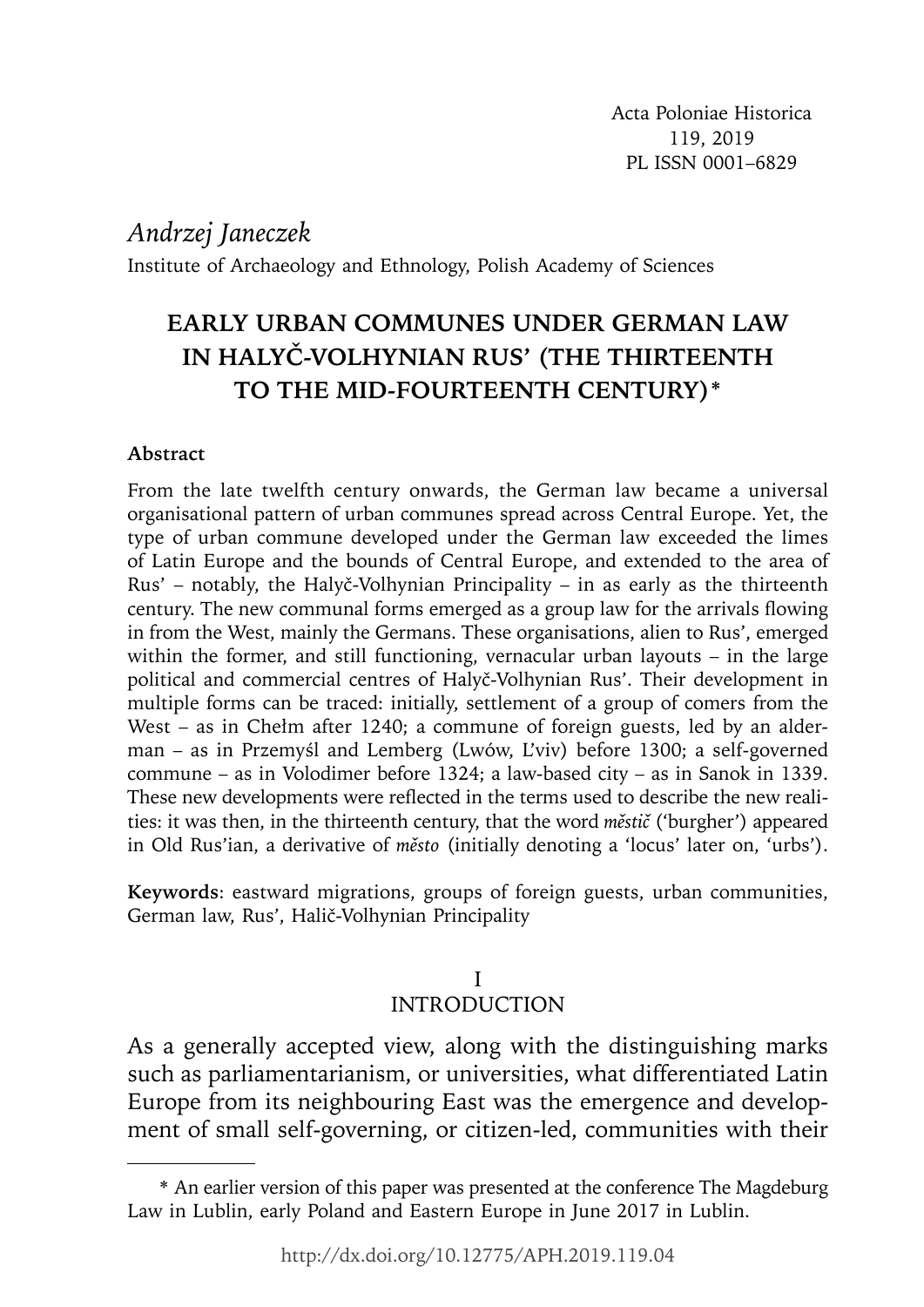freedoms; particularly, the so-called 'free cities'. The latter notion, known from Max Weber's typology, basically refers to an ideal model of occidental town – a communal city functioning as an association of free co-citizens, established as a recognised legal entity, a territorial corporation, acting as a carrier of its own rights. The occidental town was a unique type: while being, like the other towns or cities, a fair center, a hotbed of production activity, a fortress, and a center of power and administration, its distinctive feature and quality, characteristic to this particular type of urban hub, was the urban commune – *communitas*, or *universitas civium*. The urban commune and its freedoms are the central categories of the aforementioned description.<sup>1</sup>

The political and social model of communal city characteristic of the West, identified in opposition to the oriental or Asian city, is approached as a generic pattern that was used in the urban movement that spread over East-Central Europe since the twelfth century. This ideal type was reflected, with varying strength and precision, in the average type or, putting it more strictly, in a number of average types that – being the real entities – took shape in the region's countries as part of the new urbanisation. A broader autonomy and fully matured forms of urban self-government were attained gradually: the city that deserves the term 'communal' developed evolutionally. Nonetheless, the urban commune and its freedoms – a phenomenon that was novel and crucial to the fundamental distinctness of the new urban model in the context of the previously predominant castle-town (Ger. *Burgstadt*) – were inherently associated with the act of foundation (*locatio*, also referred to as incorporation) of the commune or city and the bestowal of the German Law or the *liberi hospites* ('free guests') law. As noted by Benedykt Zientara, in the early phase this was usually limited to granting groups of foreigners – usually, German comers; at times, Roman merchants or craftsmen – with autonomy. Subsequently, legal and economic immunity, guarantees of personal freedom, hereditary proprietorship and normalised encumbrances paid in money were territorialised and made effective within a defined space – namely, self-contained urban district.<sup>2</sup> The appearance of urban commune -

<sup>1</sup> Otto G. Oexle, 'Max Weber und die okzidentale Stadt', in Albrecht Cordes *et al.* (eds.), *Stadt – Gemeinde – Genossenschaft. Festschrift für Gerhard Dilcher zum 70. Geburtstag* (Berlin, 2003), 375–88.

<sup>2</sup> Benedykt Zientara, 'Przemiany społeczno-gospodarcze i przestrzenne miast w dobie lokacji', in Aleksander Gieysztor and Tadeusz Rosłanowski (eds.), *Miasta*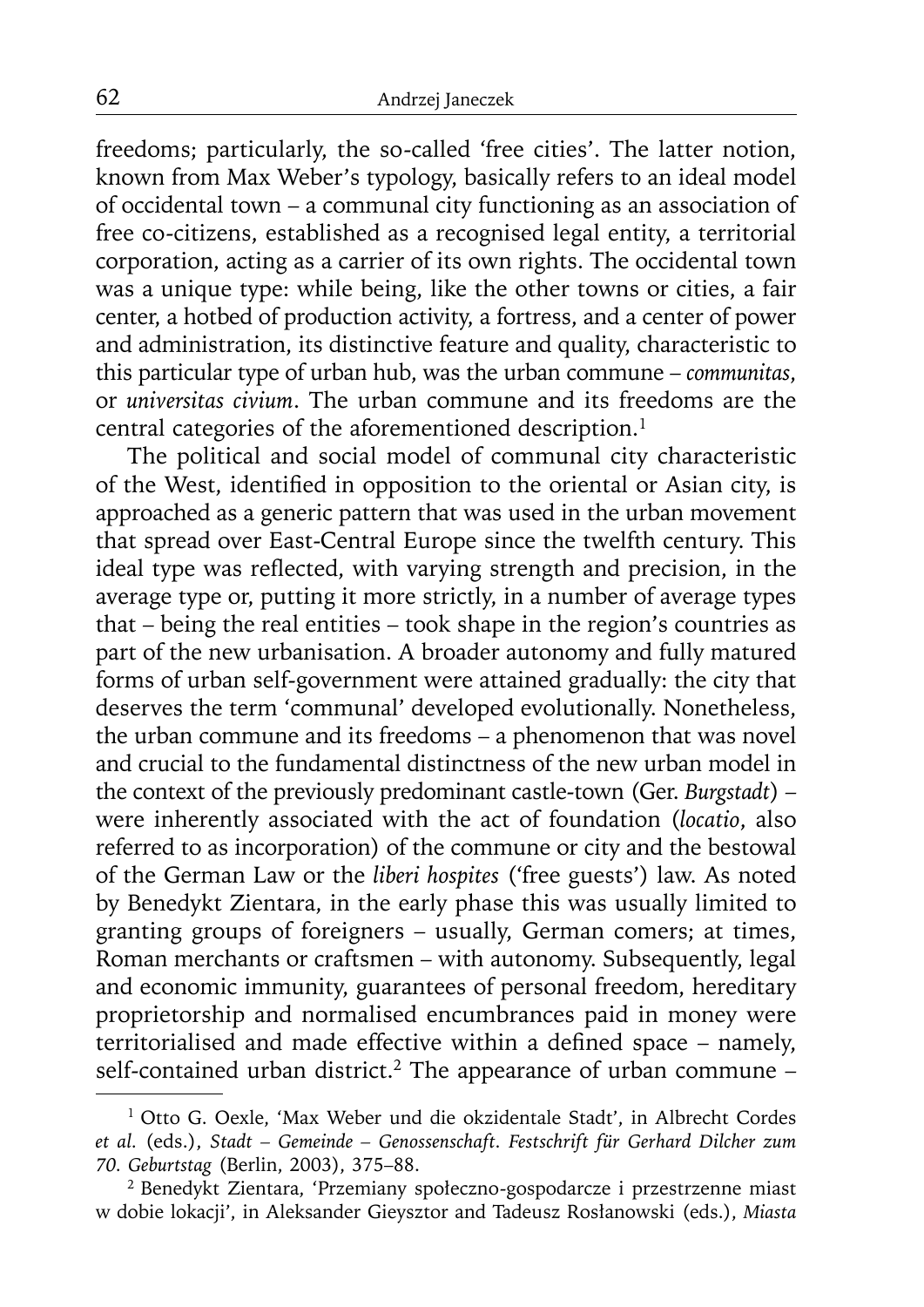initially, in its early, personal form and then on, in its final territorial shape – is recognised as the moment that marked a breakthrough which made the East-Central European city part of the development trend of the Western city.

There is evidence, however, that the type of urban commune using the German Law exceeded the limes of Latin Europe, reaching beyond what was the East-Central European area at the time and appearing in the territory of Rus' – specifically, in the Halyč-Volhynian Principality – in as early as the thirteenth century. This occurred at the time when the Rus'ian state still functioned, long before the Polish expansion and the transition it implied, including the wave of the *iure Theutonico* urbanisation that was incited after the country's annexation in the fourteenth century. These organisations, alien thitherto to Rus'ian soil, emerged within the old, and still functioning, local urban layouts. Consequently, two genetically different urban forms began coexisting: the Rus'ian vernacular town, which was a castle-town center, and the germs, or even more developed forms, of the Western communal city. These new urban forms emerged in the major political and commercial hubs of Halyč- -Volhynian Rus': namely, in Volodimer (Volodymyr), Przemyśl, Lemberg (L'viv) and, lastly, Sanok. Whilst this list is probably incomplete, it is based on those historic records which attest with sufficient certainty that autonomous communes of 'foreign guests' were present in the towns of Rus'.

The scarce basic sources include the Halyč-Volhynian Chronicle's story of the establishment of Chełm, recorded for the year 1259; confirmation by King Casimir III the Great (Kazimierz Wielki) of the old proprietorship of the Lemberg aldermen or vogts (Ger. *Vögte*), in 1352; an undated bestowal of aldermancy or vogtship in Przemyśl; a letter from the council and the commune of Volodimer to Stralsund, 1324; and, a bestowal of aldermancy in Sanok, 1339. Known for a long time now, these records were referred to by numerous authors, with varying insight; usually, they were briefly enumerated as signals revealing the reception of Western urban forms that occurred earlier

*doby feudalnej w Europie środkowo-wschodniej. Przemiany społeczne a układy przestrzenne*, Prace XI Powszechnego Zjazdu Historyków Polskich, v (Warszawa, 1976), 67–97, esp. 82–4; English version: *id.*, 'Socio-Economic and Spatial Transformations of Polish Towns during the Period of Location', *Acta Poloniae Historica*, 34 (1976), 57–83, esp. 69–71.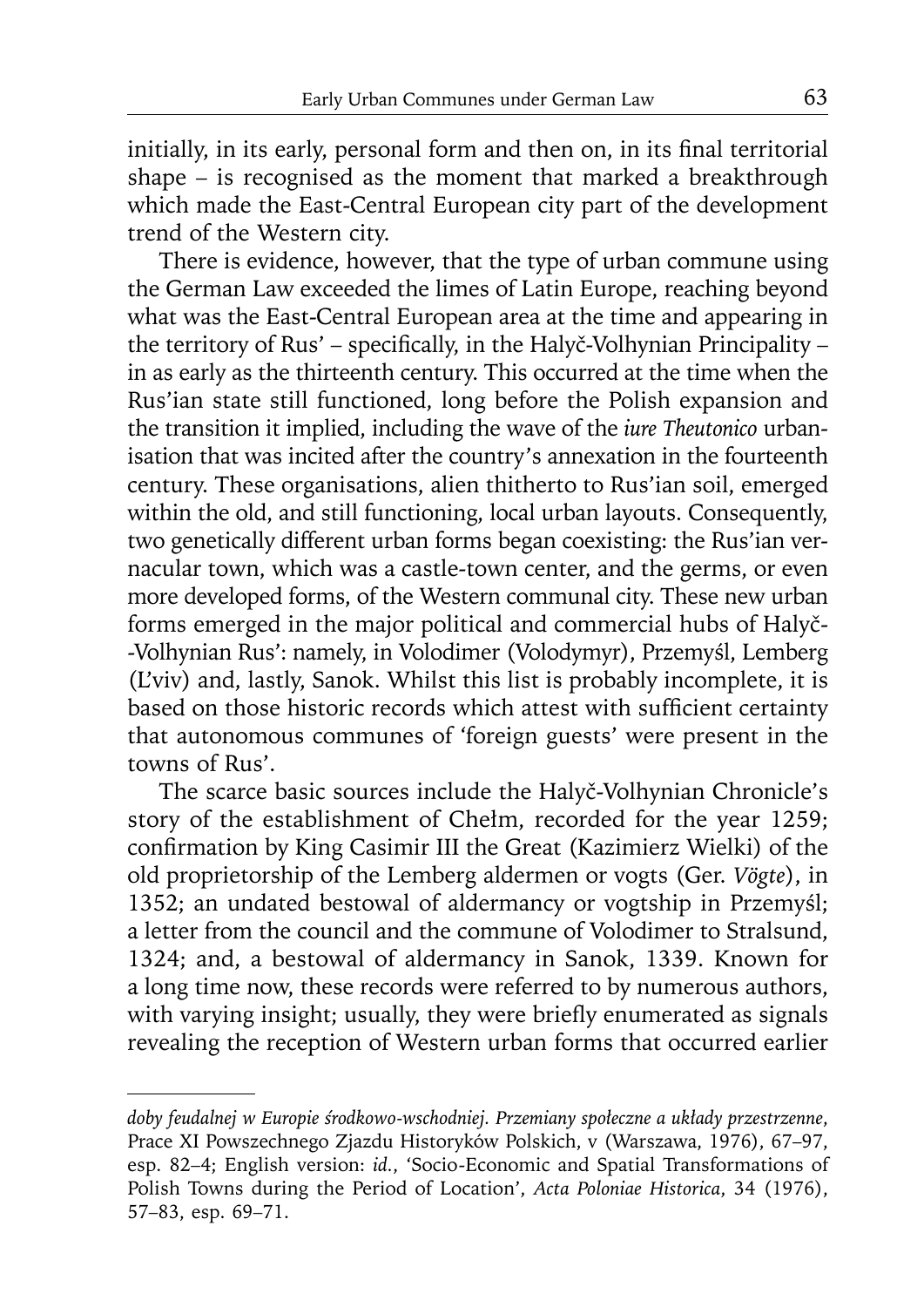than it was believed before.<sup>3</sup> This is how they were mentioned by the Lwów-based historian Stefan Sochaniewicz, who found, in 1917, that "in Rus', the German Law was not a novelty which would have been introduced by the Poles. Indeed, it reached Rus' together with the Germans, much earlier on".<sup>4</sup> The need to revisit this view gradually felt among historiographers; meanwhile, in as recently as 1970, Zdzisław Kaczmarczyk stated straightforwardly that "a West European political system or the German urban law never reached" the Rus'ian territory, whereas "Eastern Slavdom clearly opposed Western Slavdom as far as the urban law development relations were concerned".5 The more recent literature recognises quite well the presence of Western-type communes in Rus', making it an object of dedicated studies.<sup>6</sup> However, it sometimes becomes prone to illegitimate, erroneous and exaggerated interpretations. Mentions of aldermancies under the German Law have, at times, been groundlessly treated as evidence for a town's *locatio*, which would mean that a Rus'ian town was transformed into a Western-type town, legally and spatially autonomous, rather than as signs of a special status granted to a group of foreign arrivals in a Rus'ian town, which would continue living its own way. The issue is therefore worth studying in more depth, starting with compiling separate sources into a complementary whole. Taken separately,

<sup>3</sup> As for the older literature: Ivan A. Linničenko, 'Čerty iz istorii soslovij w Jugozapadnoj (Galickoj) Rusi XIV–XV v.', *Učenyja zapiski imperatorskogo Moskovskogo universiteta*, *otdel istoriko-fi lologičeskij*, xx (1894), 212 ff.; Myxajlo Hruševs'kyj, *Istorija Ukraïny-Rusy*, v (L'viv, 1905), 224 ff. Recently: Christophe v. Werdt, *Stadt und Gemeindebildung in Ruthenien. Okzidentalisierung der Ukraine und Weißrusslands im Spätmittelalter und in der Frühen Neuzeit*, Forschungen zur Osteuropäischen Geschichte, lxvi (Wiesbaden, 2006), 56 ff.

<sup>4</sup> Stefan Sochaniewicz, *Wójtostwa i sołtystwa pod względem prawnym i ekonomicznym w ziemi lwowskiej*, Studia nad historią prawa polskiego, vii (Lwów, 1921), 51.

<sup>5</sup> Zdzisław Kaczmarczyk, *Początki prawa miejskiego na Słowiańszczyźnie*, in Juliusz Bardach *et al.* (eds.), *Europa – Słowiańszczyzna – Polska. Studia ku uczczeniu profesora Kazimierza Tymienieckiego* (Poznań, 1970), 259–79; here, 262. The cited opinion reflects a too far-fetched generalisation.

<sup>6</sup> For the most complete study, see Aleksander Baran, 'Recepcja prawa niemieckiego w księstwie halicko-włodzimierskim w XIII i pierwszej połowie XIV w.', in Mykola Bevz and Jurij Lukoms'kyj (eds.), *Korol' Danylo Romanovyč: kul'turna i deržavotvorča spadščyna joho doby* (L'viv, 2016), 82–97; also, see Sergej S. Pašin, 'Goroda Galicko-volynskoj Rusi vtoroj poloviny XIII – pervoj poloviny XIV v. i magdeburgskoe pravo', in Igor' Ja. Frojanov (ed.), *Genezis i razvitie feodalizma v Rossii. Problemy istorii goroda* (Leningrad, 1988), 139–45.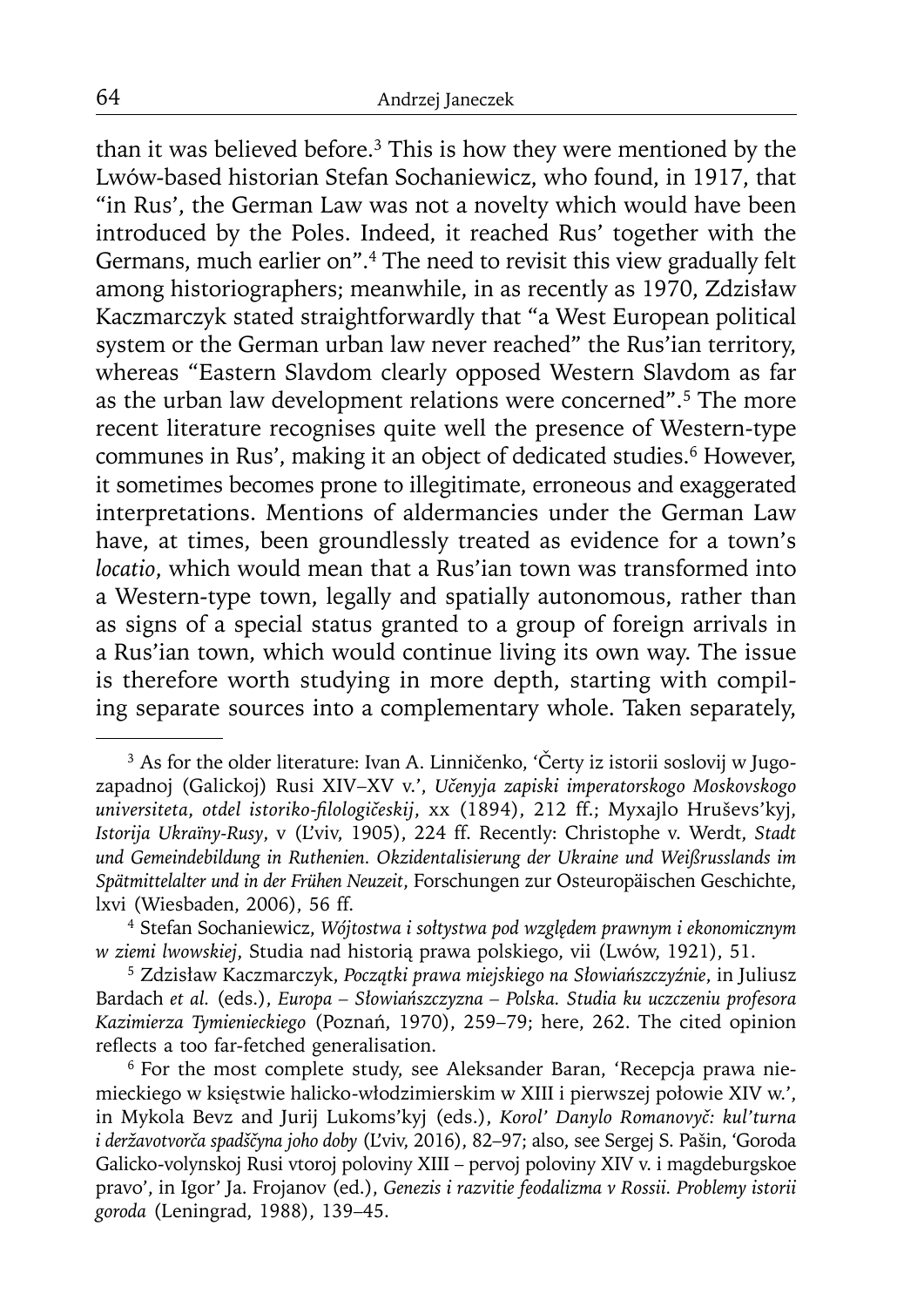however important and interesting, they reflect individual instances, whereas combined together, they speak more powerfully, become mutually reinforced and authenticated, offering a pretty distinct image. Arranged into a chronological sequence, they enable to grasp the evolutional character of the transition in question. The sequence of inflowing, getting settled and organised, and settling down of artisan and merchant groups arriving from the West into the urban environments of Rus' becomes thus apparent. Accordingly, this developmental sequence will be described below in line with this pattern: (i) migration; (ii) obtaining the distinct group status through bestowal of the German Law; and, (iii) territorialisation of the privileged status and emergence of the communal forms.

### II

### CHEŁM, A MIGRATION DESTINATION

The first, migratory stage is vividly rendered by the account of the construction of Chełm, Prince Danil Romanovič's great investment project from the 1230s/1240s.7 As described in the Halyč-Volhynian Chronicle, after the burg-city was constructed and withstood the Tatars, "Prince Danilo … began to invite immigrants – Germans, Rus'ians, [all kinds of] foreigners, and Poles – [to the city]. Day after day they came – young people and artisans as, for example, saddle, bow, and quiver craftsmen and iron-, copper-, and silver-smiths [who had] escaped from regions under Tatar occupation. [Thus] life [began to pulsate] and the households, the field, and villages around the city grew rich".<sup>8</sup>

<sup>&</sup>lt;sup>7</sup> The chronology of events is arguable; for a review of the opinions, see Ryszard Szczygieł, 'Miasto w późnym średniowieczu. Lokacja na prawie niemieckim', in *id.* (ed.) *Chełm i Chełmskie w dziejach* (Chełm, 1996), 28 ff.; Oleksandr Baran, 'Datuvannja zasnuvannja mista Cholma w Halyc'ko-volyns'komu litopysi', in *Ukraïna v Central'no-Schidnij Jevropi*, v (2005), 428–48.

<sup>8 &</sup>quot;Knjaz' Danilo … nača prizyvati prichožaa Němci i Rous', i inojazyčniky, i Ljachy. Idjachu den' v den', i ounoty, i masteri vsjacii běžachu is Tatar' sědel'nici, i louč'nici, i toul'nici, i kouznicě želězou i mědi i srebrou, i bě žizn', i napolniša dvory okrest' grada pole [i sela]"; cf. Dariusz Dąbrowski and Adrian Jusupović (eds.), *Kronika halicko-wołyńska (kronika Romanowiczów)*, Pomniki dziejowe Polski, II, xvi (Kraków and Warszawa, 2017) (hereinafter: KHW), 397–8, recorded for the year 1259 as per the Hypatian Codex. For an English translation, see George A. Perfecky (ed.), *The Galician-Volynian Chronicle*, *The Hypatian Codex*, ii (München, 1973) (hereinafter: GVC), 75.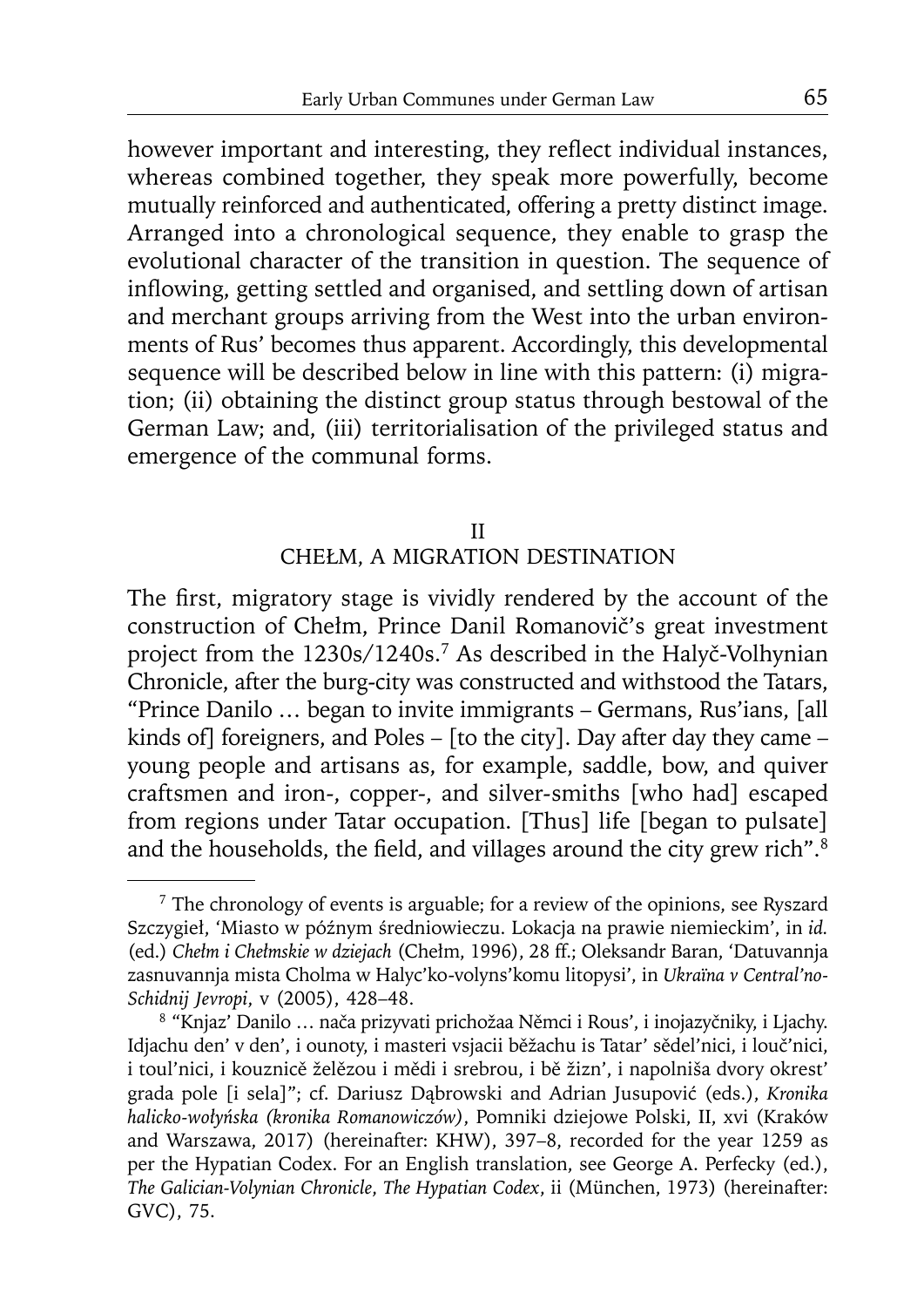The message contained in this picturesque and suggestive but substantive story: the Prince's initiative, highly intense inflow, ethnic miscellany of the arrivals and diversity of their backgrounds, artisans as the dominant group among the migrants, a large ducal hub as their destination, and a successful outcome of the colonisation: a heyday follows and prosperity spreads across the region.

While this spectacular account comes to the fore, it is not necessarily representative in its description of the migration movement towards the burg-city hubs of Rus'. It can be presumed that inflows from the West of merchants, rather than craftsmen, might have been predominant elsewhere; also, migrations might have not been so much campaign- or action-based; not a prince summoning but commercial interests pursued along the two great routes – one leading from Thorn (Toruń) and the other from Silesia and Lesser Poland (Małopolska) – might have provided the impulse for the wayfaring. The routes converged in the Halyč-Volhynian Principality's territory and went further on south-east, towards the Black Sea and Tataria. And, Chełm in the thirteenth century reveals no form of communal organisation whatsoever. We learn of a Western-type city only after Rus' was annexed into Poland – namely, at King Władysław II Jagiełło's bestowal of the Magdeburg Law onto the city in 1392.<sup>9</sup> It is possible that this early-formed artisan colony was given no dedicated group rights at that time.

The colonies of Western (mainly, German) urban populace are clearly revealed in the mentions regarding Volodimer<sup>10</sup> and Sanok;<sup>11</sup> and, doubtlessly, also in Przemyśl and Lemberg (apart from the aforesaid references to aldermancies, which will be discussed later on); the German name 'Lemberg', first appearing in the former half of the fourteenth century, speaks in favour of this view. A Western

<sup>9</sup> Irena Sułkowska-Kuraś and Stanisław Kuraś (eds.), *Zbiór dokumentów małopolskich*, i–viii (Wrocław, 1962–75) (hereinafter: ZDM), viii, no. 2547. While the privilege was targeted at the alderman or vogt, councillors, burghers, and all the dwellers of Chełm – a town organisationally and socially settled by then – the process of attaining this condition remains unknown; it would be backbreaking to associate it with the situation that was initiated some 150 years earlier.

<sup>10</sup> KHW 565, 604, year 1288.

<sup>11</sup> Julian Bartoszewicz (ed.), *Codex diplomaticus Poloniae*, iii (Varsoviae, 1858), no. 88, year 1339: "Theuthonicus, Polonus, Ungarus" (the *singularis pro plurali* is used in the quoted phrase).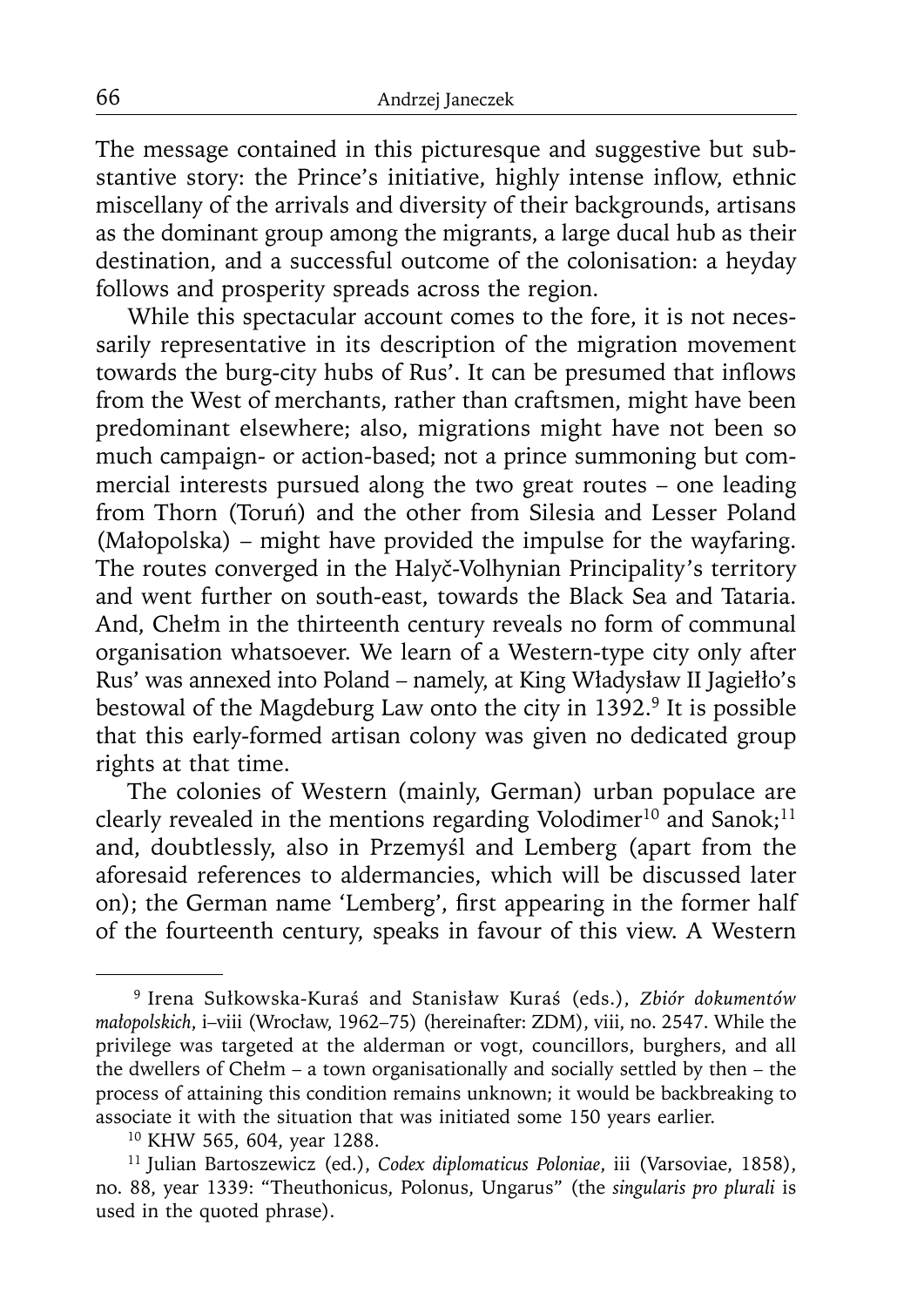group might also have settled in Halyč, though this supposition is not firmly founded.<sup>12</sup>

The ethnic diversity was more significant, as it went beyond the division into an autochthonous and an occidental group. As is known, thirteenth-century Chełm saw "Germans, Rus'ians, all kinds of foreigners, and Poles", and, possibly, Armenians, living in it;<sup>13</sup> presence of Jewish people in the town is attested for the thirteenth century.14 Upon the 1392 *locatio*, Germans were seen there again, alongside Poles and Rus'ians.15 An old Jewish religious community had existed in Przemyśl already in the early eleventh century.<sup>16</sup> There were many groups living in Volodimer. On his demise in 1288, Knyaz' Volodimer Vasilkovič "was mourned by the entire vast [population of Volodimer] – men, women, and children, [among them] Germans, Surožians, men of Novgorod, and Jews, [who] wept as during the fall of Jerusalem, when they were led into Babylonian captivity".<sup>17</sup>

<sup>12</sup> A mention of the German Gate (*Nemeckie vrata*) in Halyč (KHW 207, year 1238), from the time before the Mongolian invasion, could serve as the earliest track of German presence in western Rus', should the other interpretation – geographical rather than ethnic – based on Halyč's far-reaching contacts with southern German countries, be rejected. The name 'German Gate' would thus be derived from the direction of the route starting at the burg-city, rather than referring to a German colony situated nearby. Another, and likewise uncertain, trace pointing to arrivals from Poland is the graffiti at St. Panteleimon's Orthodox Church in Halyč, recording the wording of a court verdict regarding a certain *Ljach* and dated ca. 1220; Aleksej A. Gippius, 'Galickie akty XIII v. iz cerkvi sv. Pantelejmona', in Jitka Komendová (ed.), *Pismennost' Galicko-Volynskogo knjažestva: istoriko-fi lologičeskie issledovanija* (Olomouc, 2016), 49–64. It might have possibly been an ethnonym (an old name for Poles); this is hard to ascertain, though.

<sup>13</sup> Krzysztof Stopka, 'Kościół ormiański na Rusi w wiekach średnich', *Nasza Przeszłość*, lxii (1984), 27–95; here, 42.

<sup>14</sup> Israel M. Ta-Shma, 'On the history of the Jews in twelfth- and thirteenthcentury Poland', *Polin*, x (1997), 287–317, here 307.

<sup>&</sup>lt;sup>15</sup> The charter specifies "cives Theuthonicos, Polonos, Ruthenos"; ZDM viii, no. 2547.

<sup>16</sup> Julius Bruckus, 'Perši zvistki pro Jevreiv u Polšči ta na Rusi', *Ukraïns'ka Akademija Nauk. Istoryčna sekcja. Naukovyj zbirnyk*, xxvi (1927), 3–11, here, 9–10; Tadeusz Lewicki, 'Źródła hebrajskie i arabskie do dziejów Przemyśla', *Rocznik Przemyski*, xi (1967), 49–61.

<sup>17 &</sup>quot;I tako plavšesja nad nim' vse množ'stvo vlodimer'cev, muži, i ženy, i dĕti s nĕmci, i s"rož'ci, i novogorod'ci, i židove plakachusja jako v vozjatii Ierusalimou, egda vedjachu ich v polon' vavulon'skyj"; KHW 604–5; GVC 109 (the English translation erroneously has 'Novgorodok' instead of 'Novgorod').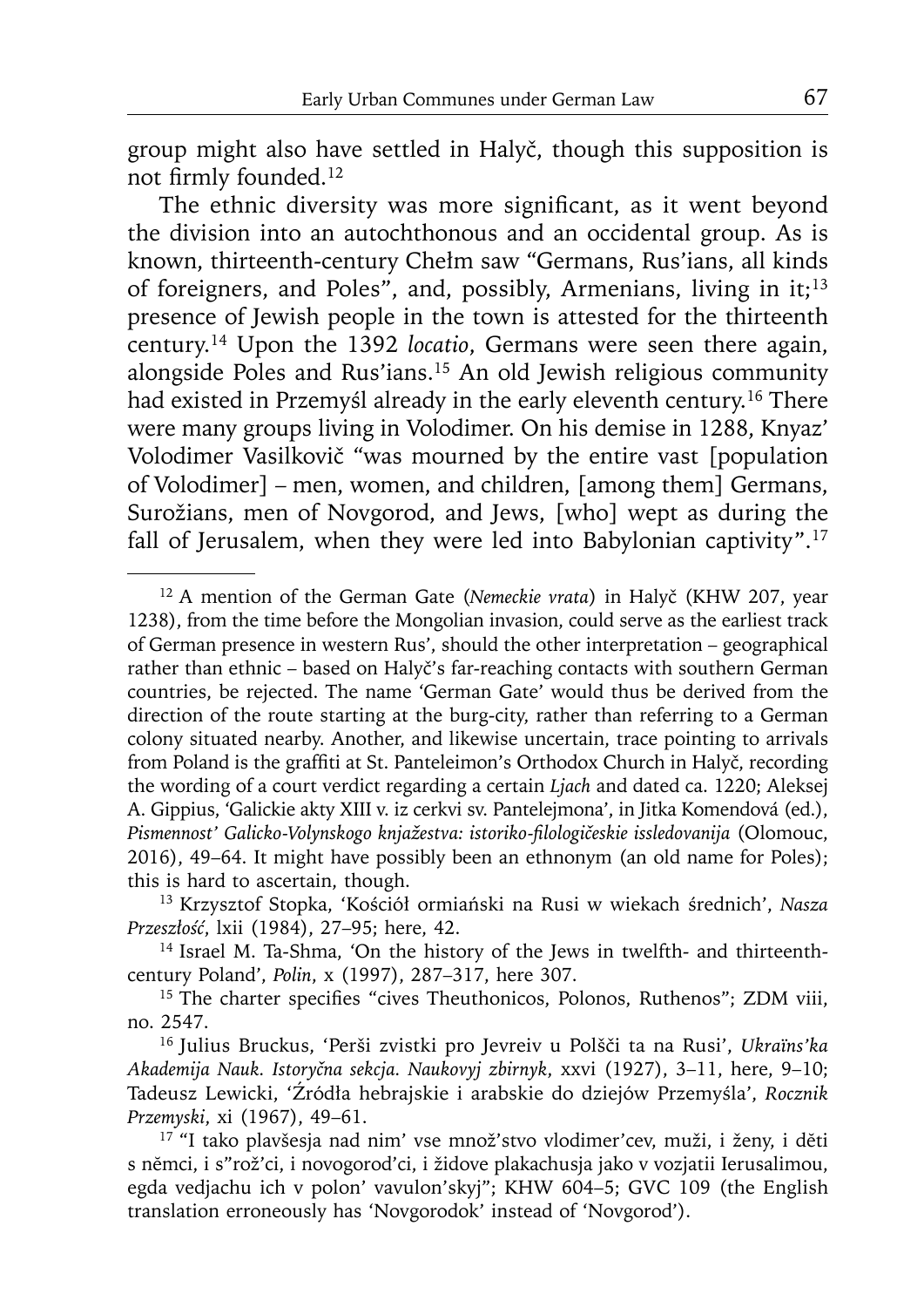A well-organised Jewish community in Volodimer (Ludmir*'*) is attested for the same period by the rabbinical *responsa*; the earlier pieces of information date back to the year 1171.18 The Surožians, mentioned amongst the mourners, were arrivals from Sudak (Italian, Soldaia; Rus'ian, Surož), a trade emporium on the Black Sea; however, the description might have referred, more extensively, to some of the other Pontic merchant colonies. The situation in Lemberg, in reference to the Rus'ian period, is described in a 1356 charter, naming the *naciones Ormenorum, Iudeorum, Saracenorum, Thartharorum, Ruthenorum et aliarum quarumcumque nacionum* – the ethnicities appearing there at the time (obviously, apart from the local Catholic community).19

These reality-based wordings unveil the essential and real diversity of the urban communities in Halyč-Volhynian Rus'. Suffice it to point to the example of Sanok, where the presence of Hungarians, nowise notorious in Rus'ian or Lesser Poland's towns, was noticed (and mentioned in the disposition for a 1339 diploma). In this particular case, the mention of a Hungarian settlement is well explained by the intense trade contacts, as the hub was located at an active artery leading southwards, beyond the Carpathians.<sup>20</sup> These contacts as well as Hungarian migrations did not come to an end till the late Middle Ages.<sup>21</sup>

Regardless of the local diversities, Germans are always mentioned among the groups of aliens. The social status of these comers should be named high, as appropriate with their material standing which was founded on the profitable oriental trade. This is convincingly rendered by several source testimonies from the Principality's capital city of

<sup>18</sup> Ta-Shma, 'On the history of the Jews', 307.

<sup>19</sup> Ksawery Liske *et al*. (eds.), *Akta grodzkie i ziemskie z czasów Rzeczypospolitej Polskiej*, *z Archiwum tak zwanego bernardyńskiego we Lwowie*, i–ix (Lwów, 1868–1883) (hereinafter: AGZ), iii, no. 5. The list of ethnic groups encountered by Casimir the Great in Lwów upon issuing the incorporation charter of 1356 is facts-based and has been confirmed by later sources as well; only the 'Saracens' are mysterious. See Andrzej Janeczek, 'Segregacja wyznaniowa i podział przestrzeni w miastach Rusi Koronnej (XIV–XVI w.)', *Kwartalnik Historii Kultury Materialnej*, lxiii, 2 (2015), 259–81; here, 265 ff.

<sup>&</sup>lt;sup>20</sup> The route leading from Przemyśl to Hungary, via Sanok and a Carpathian mountain pass called the Hungarian Gate, is attested as of 1231: "do Sanoka i v"rot' ougor'skych", KHW 161.

<sup>21</sup> Przemysław Dąbkowski, *Ziemia sanocka w XV stuleciu*, i (Lwów, 1931), 19 ff.; Feliks Kiryk and Franciszek Leśniak, 'Wymiana towarowa', in Feliks Kiryk (ed.) *Sanok. Dzieje miasta* (Kraków, 1995), 178 f.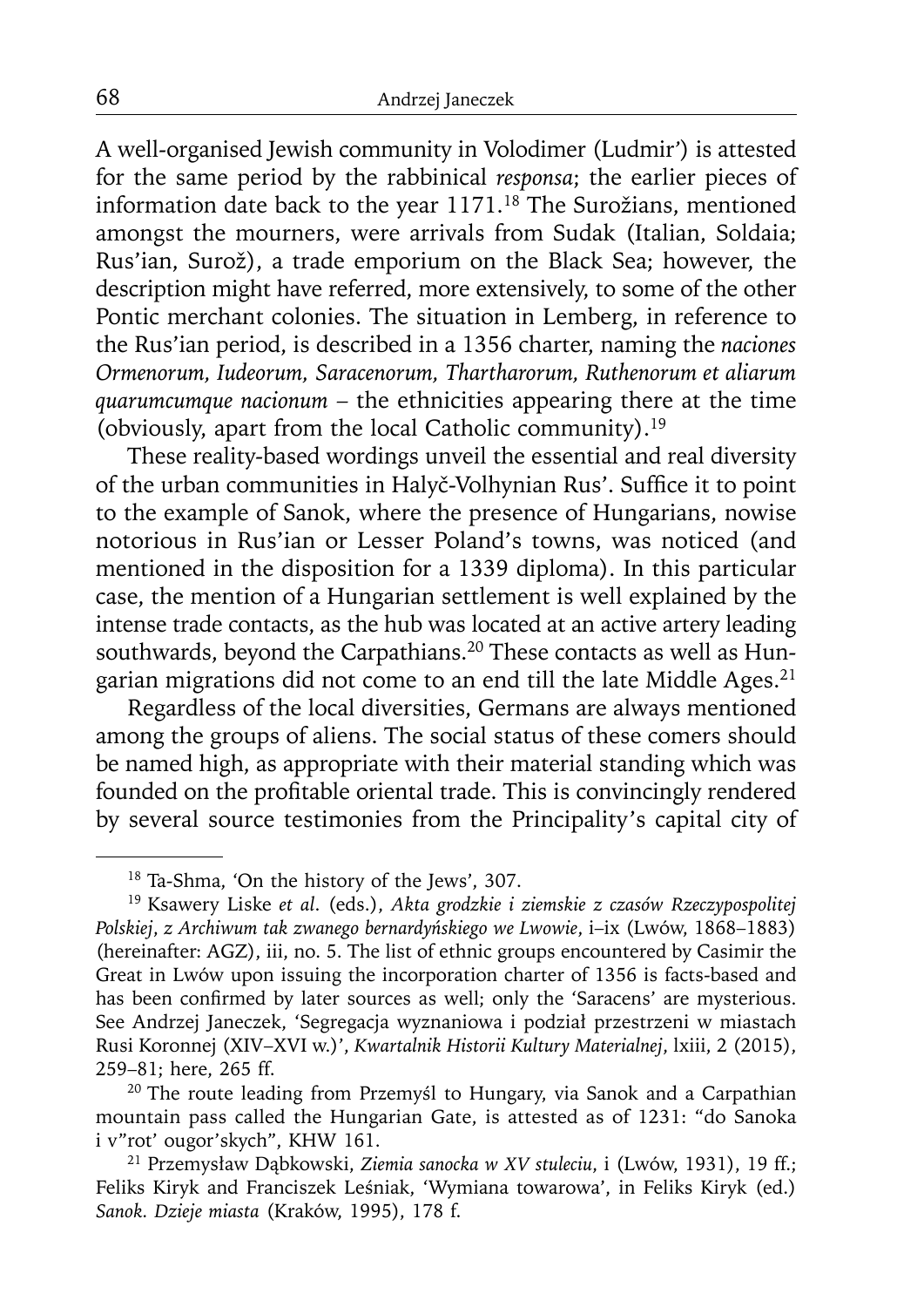Volodimer. When in 1288 Volodimer Vasilkovič, by then fatally ill, marked Mstislav Danilovič as his successor, the solemn transferral of power took place at the Volodimer Cathedral to the presence of the summoned boyars and burghers, Rus'ian and German ones: "[Mstislav] went to Volodimer. Upon his arrival, he entered the cathedral – the Church of the Blessed Mother – and summoned his brother's boyars of Volodimer and the Rus'ian and German inhabitants of the city. [Then] he ordered his brother's document dealing with the bequeathal of the land and all the cities [including] the capital city of Volodimer to be read before everyone, and they all listened both young and old alike".22 Before then, Markolt, a German of Volodimer, had the honour to host at his place the Rus'ian Knyaz's Vasilko and Lev, as well as Vojšelk, a Knyaz' from Lithuania: "Markolt, the German, invited all [three] princes – Vasilko, Lev, and Vojšelk – to his house for dinner [where] they began to [eat], drink, and make merry".23 The banquet described in the chronicle tells us a lot about the familiarity and prestige enjoyed by the host among the top-level political elite of the Rus'ian state. Groups of Western visitors doubtlessly took advantage of the care and favouritism of the princes. That the relationships were close is also attested by the seal of the Volodimer's German commune, appended to a 1324 letter, using the iconographic motif of Saint George with a dragon: the patron of merchant confraternities as well as of Knyaz' Jurij Lvovič who previously ruled in Volodimer.24

#### III

### LEMBERG, AN ALDERMANCY

Now, let us give some details about how the early Western-model communes in Halyč-Volhynian Rus' were organised. The pre-*locatio* commune of Lemberg, used to illustrate the point, was founded upon

<sup>22 &</sup>quot;Priechav ou Volodimer', i echa v episkop'ju k Svjatoj Bogorodici, i s"zva bojary vlodimer'skia brata svoego i mĕstičĕ, rous' i nĕmci, i povelĕ pred vsĕmi česti gramotou brat'nju – ot"dan'e zemlĕ, i vsĕx gorodov', i stol'nogo goroda V'lodimera. I slyšaša vsi ot mala i do velika", KHW 564–5; GVC 102.

<sup>23 &</sup>quot;Markolt že němčič zva k sobě knjazi na oběd, Vasil'ka, L'va, Voišelka – i načaša obědati, i piti, i veselitisja", KHW 466–7, year 1267; GVC 86.

<sup>24</sup> The seal is described in M. Hruševs'kyj, *Istorija*, ii (L'viv, 1905), 377. This author has also published a facsimile of the parchment manuscript: *id.*, 'Lyst volodymirs'koï hromady 1324 r.', *Zapysky Naukovoho Tovarystva imeny Ševčenka*, lxxii (1906), 1–8.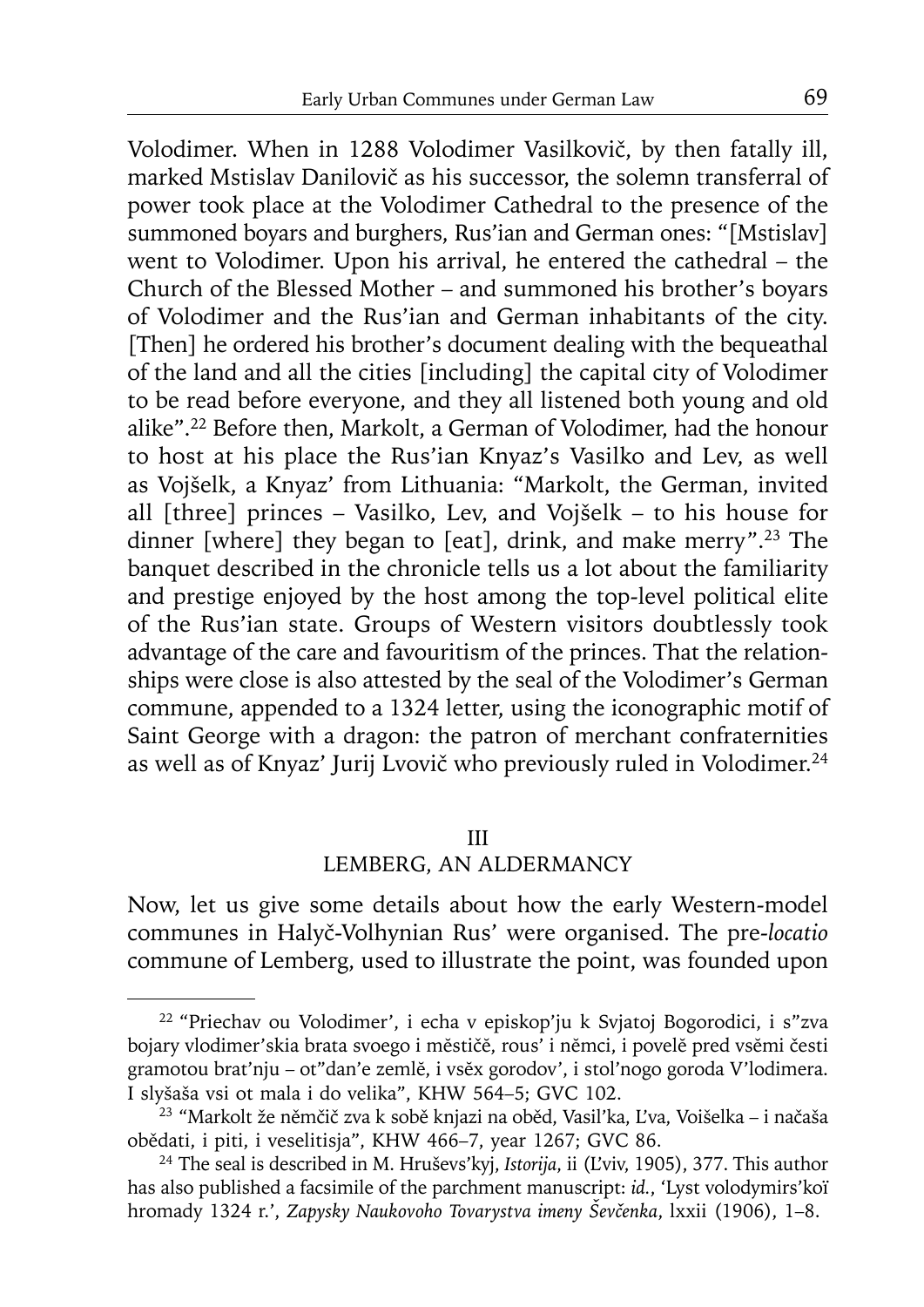the institution of *Vogtei* – that is, vogtship, or aldermancy, under the German Law. We know about the aldermancy in Lemberg when still a Rus'ian town not from contemporaneous sources but from a document issued by Casimir the Great in 1352 to confirm the title to several realties for the Stecher family - specifically, the grandsons of alderman Bertold, who were the sons of Matthias, the once-alderman of Lemberg.<sup>25</sup> The timeframe of Bertold's activity is not specified: it is only known that the estate under confirmation had been bestowed to him by Prince Lev: *per magnificum principem felicis recordacionis dictum Leonem* ducem Russie pro suis fidelibus serviciis. The only dating element is the 'Leo dux', which refers either to Lev Danilovič (d. ca. 1300) or his grandson Lev Jur'evič (1308–23). While the historians' views on this matter are differing, none is based on a prevalent argument. Moreover, the said document raises various doubts, the basic hesitation concerning the authenticity of the donation being confirmed, as a great portion of what is referred to as 'Knyaz' Lev's bestowals' are notorious forgeries that were produced out of the need to legitimise the old belongings under the new political conditions.<sup>26</sup> Rather than summarising the debate, let us confine ourselves to the statement that the document in question and its message can be trusted and acknowledged of; consequently, the formation of the Lemberg aldermancy organisation can be dated at the last three decades of the thirteenth century or the beginning of the fourteenth.

The credibility of this communication regarding a hereditary aldermancy in Lemberg, benefited by the prince in exchange for some undefined services - possibly, works contributing to the formation of the early urban commune – is reinforced by the case of Przemyśl.

#### IV

# PRZEMYŚL, ANOTHER ALDERMANCY

For this particular case, not only do we have the information that aldermancy was bestowed but we have a document for that – or, more

<sup>25</sup> AGZ ii, no. 1.

<sup>&</sup>lt;sup>26</sup> The discussion on this topic held once between Ivan A. Linničenko and Myxajlo Hruševs'ky has never been followed up, let alone resolved; see Linničenko, 'Čerty', 53 ff.; Myxajlo Hruševs'kyj, 'Čy majemo avtentyčni hramoty kn. L'va', *Zapysky Naukovoho Tovarystva imeny Ševčenka*, xlv (1902), 1–22; *id.*, 'Ešče o gramotach kn. L'va Galickogo', *Izvestija Otdelenija Russkogo Jazyka i Slovestnosti*, ix, 4 (1904), 268 ff.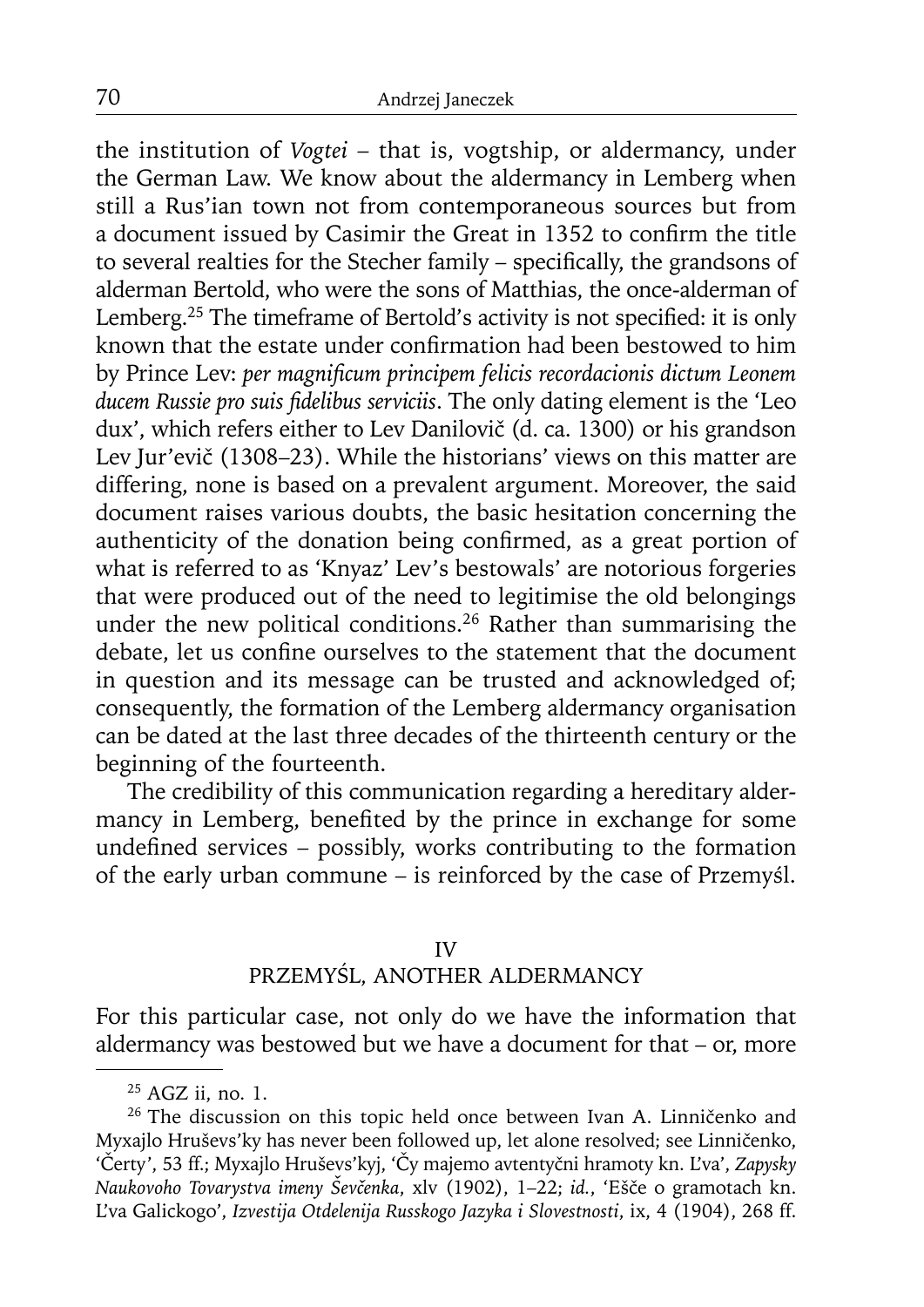strictly, its actual transcription. It is, namely, a late, fifteenth-century Latin translation of the Rus'ian charter (*gramota*) issued by Knyaz' Lev in respect of a sale of the aldermancy, together with a stone church of St Nicholas, to a certain John.27 Again, doubts and questions are raised, as was the case with Bertold's bestowal in Lemberg: a translated version is available whilst there is no original; the issuer appears disgraced by the late-medieval wave of forgeries; added to these are the hesitations between Lev Danilovič and his grandson Lev Jur'evič. The discussion evoked by these problems has produced arguments in favour of deeming the charter's trustworthy. However tersely and crudely written, the testimony is overly interesting; actually, there is nothing special about its form: it is the issuer's document, whereas conciseness and simplicity were characteristic of Rus'ian diplomatics. This inaptly compiled writ contains certain noteworthy elements typical of aldermancy contract: assignation of aldermancy, and its disposal based on perpetuity (and thus, no doubt, on hereditariness); transfer into the German Law jurisdiction (*vendidi … in ius Thevtunicum*); bestowal of forensic immunity to those described as *homines civiles* (whatever phrase might have been used in the Rus'ian original); granting the alderman with the right to judge; and, rendering him independent of the other instances, apart from the judgment of other cities' aldermen and the prince himself. Nothing is said of entrusting the alderman with settlement tasks, commissioning him to be in charge of constructing the urban infrastructure or planning spatial regulations. Instead, emphasis is placed on establishing the alderman's autonomous judiciary. Worthy of note is the triple ascertainment of establishment of the German Law, as if in order to reinforce the certainty of the immunity's extension, and the transfer of St Nicholas'

<sup>27 &</sup>quot;Ego dux Leo vendidi advocaciam in Premislia Johanni et lapideam ecclesiam sancti Nicolai in ius Thevtunicum et ipse m(ih)i pro isto dedit duas marcas auri et quadraginta stamina panni flavei alias szyuych. Et vendidi sibi cum omni iure Theutunico. Advocatum nullus debet iudicare, solum advocati civitatum iure advocatorum et nullus ipsum debet evocare, nisi ante ducem. Hic ipsum debet dux iudicare cum advocat(is) iure advocatorum. Et homines civiles nullus debet iudicare, nisi advocatus iure Theutunico. Vendidi sibi perpetue et in ewm et quis super verbum meum asscenderet, iudicium habeo secum coram Deo"; Cf. Andrzej Janeczek, 'Ząb kniazia Lwa. W kwestii wiarygodności przemyskiego przywileju wójtowskiego', in Cezary Buśko *et al*. (eds.), *Civitas et villa. Miasto i wieś w średniowiecznej Europie Środkowej* (Wrocław and Praha, 2002), 177–89; contains a discussion of the earlier editions and relevant studies.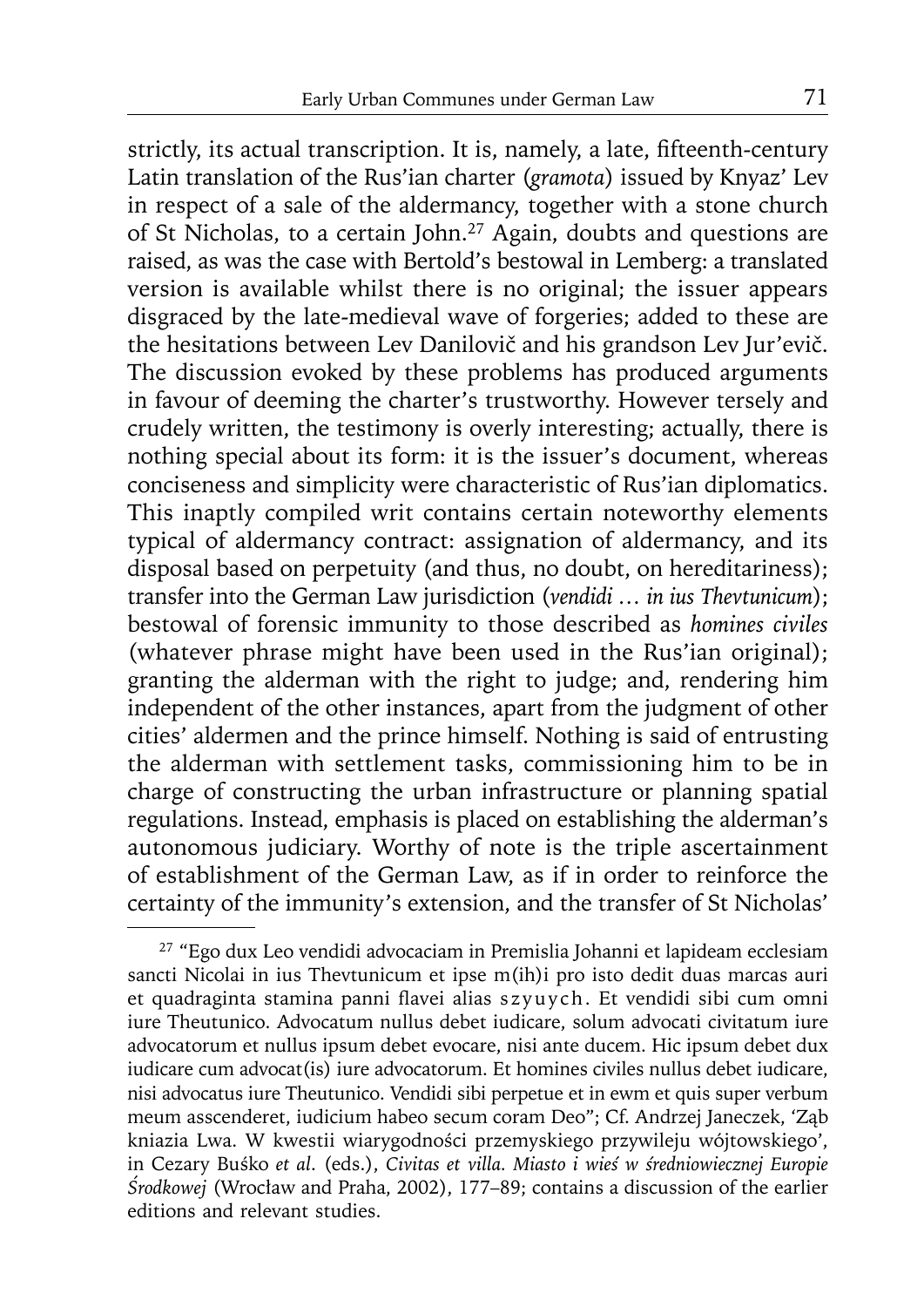church, apparently identical with the rotund whose remains survive today in the basement of the local gothic cathedral's presbytery. Altogether, the bequeathal formed a package of basic settlement freedoms for those arriving from the West, whilst also giving the grounds for organising a legally autonomous urban commune under the alderman's auspices.

The Przemyśl charter under discussion is a phenomenon in the lands of Rus' and one of the very few such documents in the whole Central and East European territory whereon the urban reform extended. It is comparable with the much earlier privilege of Duke Soběslav II Přemyslid for the Germans in Prague (1174–8). Its importance consists in that it reveals the initial stage of an alderman's commune getting organized, and the early reception of systemic patterns that had been alien to the principality before. Apart from the institution of immunity and the German Law – and, basically, the related court proceedings and legal customs – elements of the feudal system were introduced, as is clearly attested by the right of special lawsuit (suing the defendant before the prince) guaranteed to the alderman; and, the peers' court – composed of the city's aldermen to whom he was to submit, on an exclusive basis.<sup>28</sup>

Irrespective of how different the available records may appear to us, we can find evidence attesting that the autonomous status of these two Rus'ian hubs was attained through an agreement with the prince, along with some distinct manifestations of a separate urban organisation which drew from the German Law and was equipped with autonomy, court proceedings of its own, hereditary aldermancy, and a Catholic temple. Coupled together with the other freedoms, not explicated in King Casimir's confirmation deed or in the Przemyśl charter – namely, guaranteed personal freedom, property ownership, and fixed normalisation of payments - these institutions exhausted the elementary requirements of the newcomers inflowing from the West. On the other hand, a self-government model, urban commune's representative institutions, a council apparently did not exist, save for one exception.

<sup>28</sup> Andrzej Janeczek, 'Gmina prawa niemieckiego w przedlokacyjnym Przemyślu – we mgle wątpliwości i sporów badawczych', in Vitaliy Nagirnyy and Tomasz Pudłocki (eds.), Przemyśl i ziemia przemyska w strefie wpływów ruskich (X – połowa *XIV w.*), Colloquia Russica I, ii (Kraków, 2013), 224–34.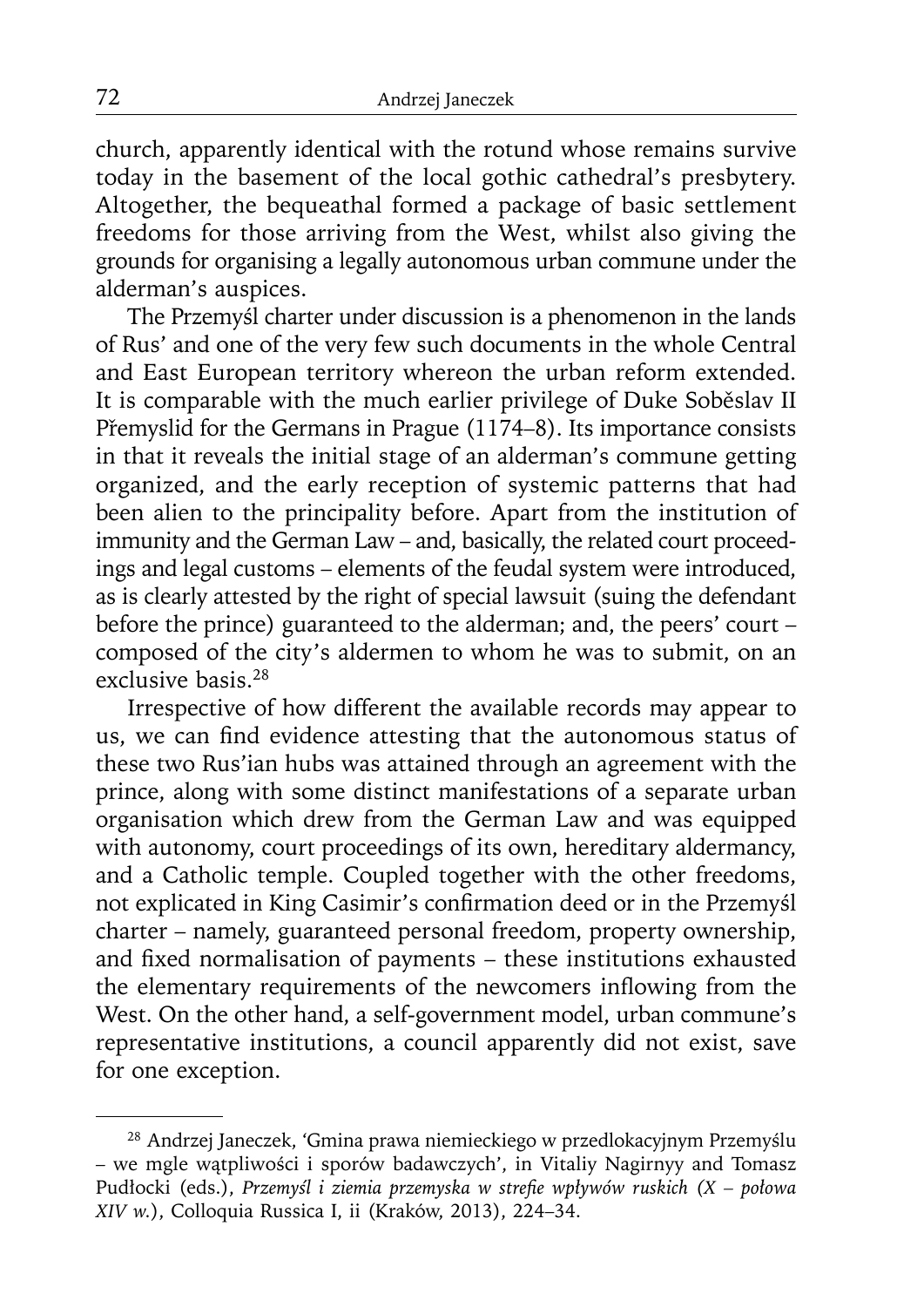VOLODIMER, AN URBAN COMMUNE

The city of Volodimer in Volhynia occupies a unique place among the urban hubs of western Rus'. It was in Volodimer that *consules ac universitas civitatis Ladimiriensis* appeared, as attested for the year 1324 – possibly using a chancellery of their own, along with the town's, or council's, official seal. In the letter to Stralsund, they stood up for their *fratres*, *concives* – the issue was to retrieve a load of Flanders cloth that was transported on a vessel that had drowned at the Baltic Sea coast.29 These already-developed forms of self-government organisation are not surprising as far as Volodimer is concerned, since it functioned then as the busiest hub in the great trade along the route from Thorn and the trading posts of the Pontic zone – Kaffa, Sudak, or Tana. Worthy of reminding is the presence of German burghers in Volodimer and their high position in the city's community, recorded for the 1260s and 1280s, as is the coincidence of heraldic representations (St George fighting the dragon) used by the local privileged commune with the ruler Jurij L'vovič, described as *rex Russie, princeps Ladimerie* (d. 1308). This might, also, point to the origins of this advanced stage of organisation of the colonisation of the Volodimer Germans,30 all the more that Jurij supported the inflow of Western merchants and took them into care, respecting the *ius hospitum*. His son Andrej, Prince of Volodimer, mentioned this in a 1320 document for the city of Thorn, which confirmed to *omnibus hospitibus* their granted "iura, que tempore patris" nostri felicis memorie in terra Russie omnes negociatores habuerunt".31

The later history of the commune remains unknown. The city was struck by tough economic conditions once the main directions of commercial exchange shifted in the mid-fourteenth century, and lost its role as the region's central hub in the trade with the East.

<sup>29</sup> Konstantin Höhlbaum (ed.), *Hansisches Urkundenbuch*, ii (Halle, 1879) (hereinafter: HUB), no. 420. Cf. Hruševs'kyj, 'Lyst', 1–8. The document has been used by a number of authors – one of the recent examples being a study discussing East European trading in cloths with Tournai: Oleksandr Musin and Ivan Myronjuk, 'Torhovi plomby Turne z Halyča ta nadchoždennja zachidnojevropejs'kych tkanyn do Schidnoï Jevropy v XIV–XV st.', in Myroslav Vološčuk (ed.), *Halyč. Zbirnyk naukovych prac'* (Ivano-Frankivs'k, 2017), 16–50.

<sup>&</sup>lt;sup>30</sup> M. Hruševs'kyj was the first to make this guessing; cf. *id.*, 'Lyst', 8.

<sup>31</sup> HUB ii, no. 371.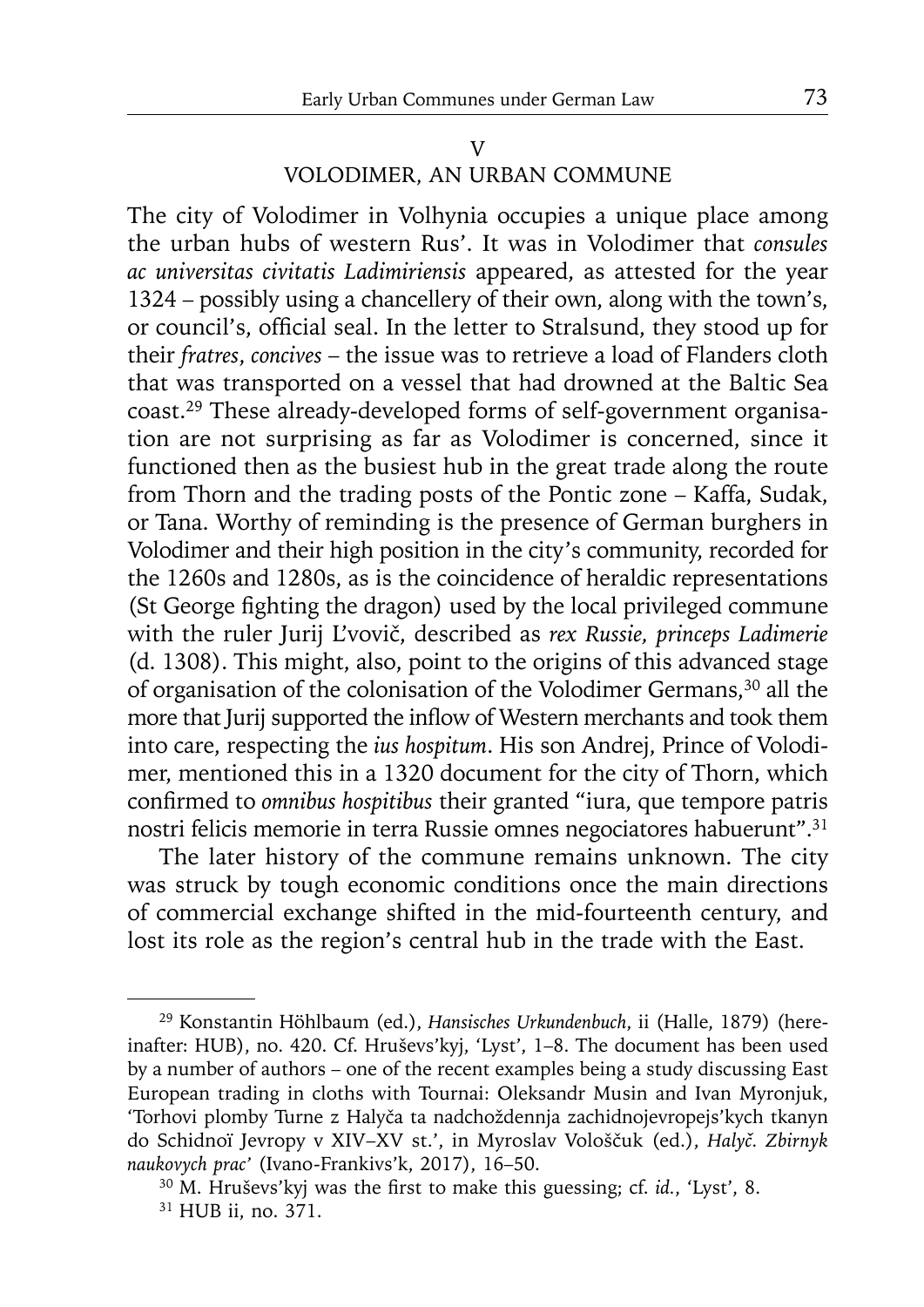### VI SANOK, A CHARTERED TOWN

Sanok offers the clearest image, as this city has preserved an impeccably credible document: an original diploma of the last prince of Halyč-Volhynian Rus', Boleslaus-Jurij Trojdenovič, of the Masovian Piast house. More specifically, it is an aldermancy contract, compiled according to the relevant clerical rules, providing for bequeathal of aldermancy to Bartko of Sandomierz, additionally entrusting him with chartering the city (*locatio*). This is the earliest known, and the only, charter of this kind from the time of West Rus'ian Principality, issued in 1339 – shortly before the prince's sudden death and the collapse of his state.<sup>32</sup>

The complete and detailed disposition of this document attests to an impetuous pace at which Western urban models were getting adapted in Rus' and to a fast multiplication of organisational experiences: suffice it to juxtapose it against the earlier, and primitive, charter of Przemyśl. No wonder, though: among the witnesses of the document, written down in Volodimer, featured are experts in urban affairs such as Bartholomew, the first known vogt of Old Warsaw, who came from Thorn or Kulm (Chełmno);<sup>33</sup> or, Adalbert, the vogt of Bochnia, identical with *comes* Wojciech of Lipie, who pursued a colonisation action in the Podhale area together with the Cistercians of Szczyrzyc.<sup>34</sup> Granted with the aldermancy, Bartko was probably not a beginner, either: after

34 Feliks Kiryk and Zygmunt Ruta (eds.), *Bochnia. Dzieje miasta i regionu* (Bochnia, 1980), 86. Wojciech acted as alderman of Bochnia in 1327-46; see Zofia Leszczyńska-Skrętowa and Franciszek Sikora (eds.), *Słownik historyczno-geograficzny województwa krakowskiego w średniowieczu*, i, 1 (Wrocław, 1980), 159. This fact was known already to M. Hruševs'kyj, *Istorija*, iii, 135.

<sup>32</sup> Bartoszewicz (ed.), *Codex*, iii, no. 88; Feliks Kiryk, *Przywilej lokacyjny miasta Sanoka z 1339 roku* (Przemyśl, 1992), 3; *id.*, *Lokacja miasta*, in *id.* (ed.) *Sanok.* 91 ff.

<sup>33</sup> Aleksander Gieysztor, 'Społeczeństwo Warszawy w średniowieczu i dawnej Rzeczypospolitej', in Józef Kazimierski *et al*., *Społeczeństwo Warszawy w rozwoju historycznym* (Warszawa, 1977), 14; Stefan K. Kuczyński, *Herb Warszawy* (Warszawa, 1977), 18 f.; Stella M. Szacherska, 'Wójtowie dziedziczni Starej Warszawy w XV i XVI wieku', in Stefan K. Kuczyński, *Społeczeństwo Polski średniowiecznej*, i (Warszawa, 1981), 292. M. Hruševs'kyj erroneously doubted whether Bartholomew, the witness at Volodimer, came from Warsaw indeed; cf. *id.*, *Istorija*, iii (L'viv, 1905), 135). This was certain to Stanisław Zakrzewski; cf. *id.*, 'Wpływ sprawy ruskiej na państwo polskie w XIV w.', *Przegląd Historyczny*, xxiii, 1 (1921–1923), 100; likewise, to Henryk Paszkiewicz; cf. *id.*, *Polityka ruska Kazimierza Wielkiego* (Warszawa, 1925), 41. The latter author adds another reason for Bartholomew's trip to Rus': he pursued a diplomatic mission in the service of the Teutonic Order.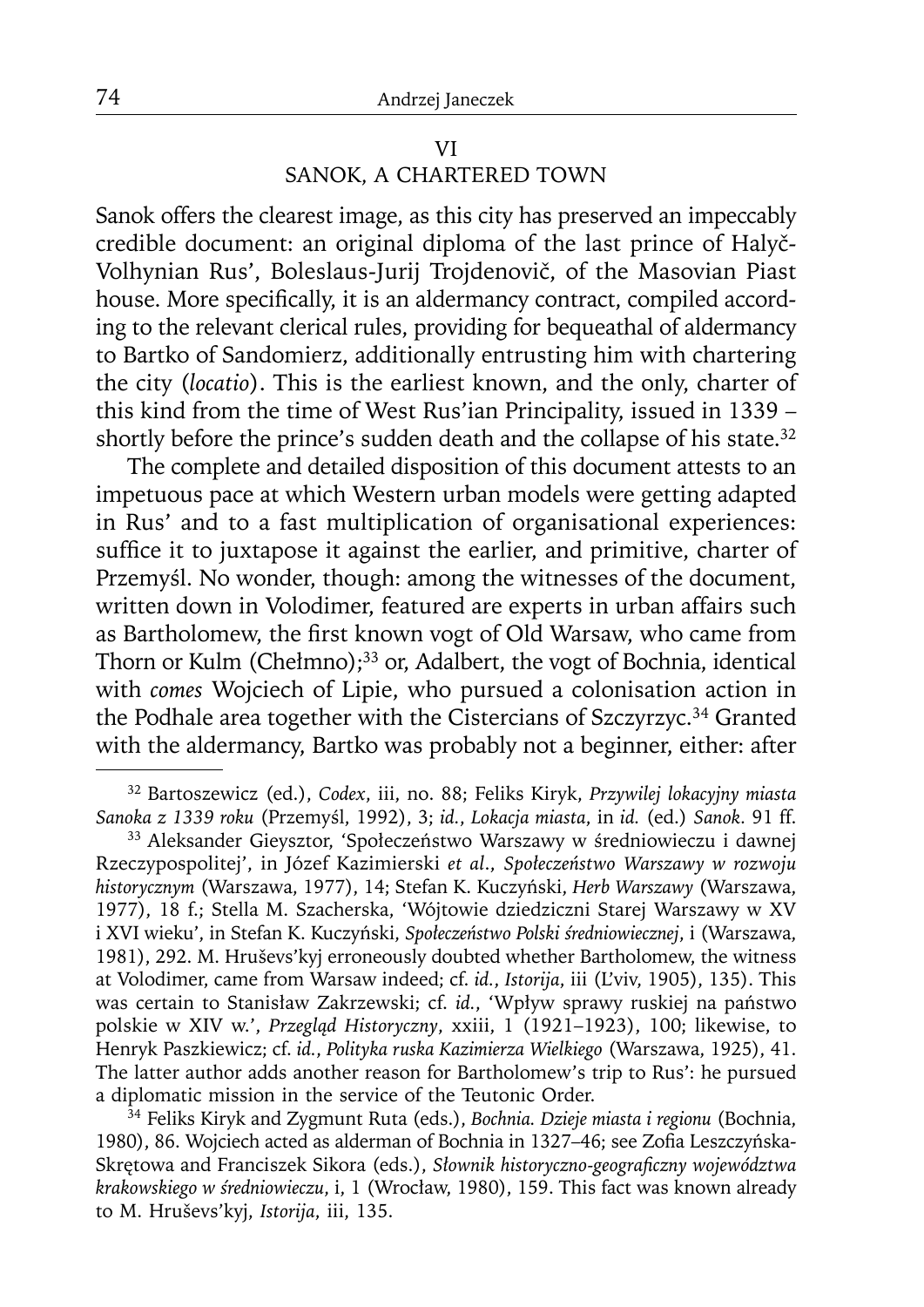all, he was a native of a large center with established urban practice. The provenance of the foundations of the urban model, which are apparent for Sanok, is noteworthy: it is evident that patterns from closer areas, Lesser Poland and Masovia, became active there.

The solution adopted in Sanok was a novelty on the Rus'ian soil. The charter rendered all the city's inhabitants subject to the alderman's jurisdiction. Thereby, a joint amenability to law, shared by all the residents, was introduced and group laws rejected. The consistency of jurisdiction and applied law implied a territorial – and not personal, like before – competence of alderman's jurisdiction, which meant that a court district emerged ("in districtu confinioque eidem civitati Sanok assignato"). Within it, the alderman's court and the German Law were exclusively binding. A regulation close to the one adopted in Sanok is comprised in Casimir the Great's privilege of Lemberg, issued a not much later, in 1356, but in an already-different political environment. The king entrusted the jurisdiction of non-Catholic communes, again, to the local German-Law alderman; however, the communes were allowed to unrestrainedly choose between their own group law and the Magdeburg Law.

The role attributed to alderman Bartko in Sanok was completely different than that of his peer, John, in Przemyśl. The tasks for the former were set by a dissimilar, and incomparably broader, programme: he was expected to found the town, which meant, build a legally, economically and spatially homogeneous city under the German Law in lieu of the thitherto-existing burg-city center, rather than organise a German-Law commune beside the continually functioning entity. How much of the projected urban changes he succeeded to carry out, remains unknown;<sup>35</sup> the prince was dead in the following year, and the country was immersed in a political crisis and warfare.

### VII ALDERMAN-LED URBAN COMMUNE

The examples quoted above are illustrative of the varied organisational models of foreign colonisation and settlement in burg-city centres

<sup>35</sup> In 1366, King Casimir III the Great issued a new privilege, bestowing the Magdeburg Law on the town; the alderman's office remained vacant at the time; AGZ iii, no. 15.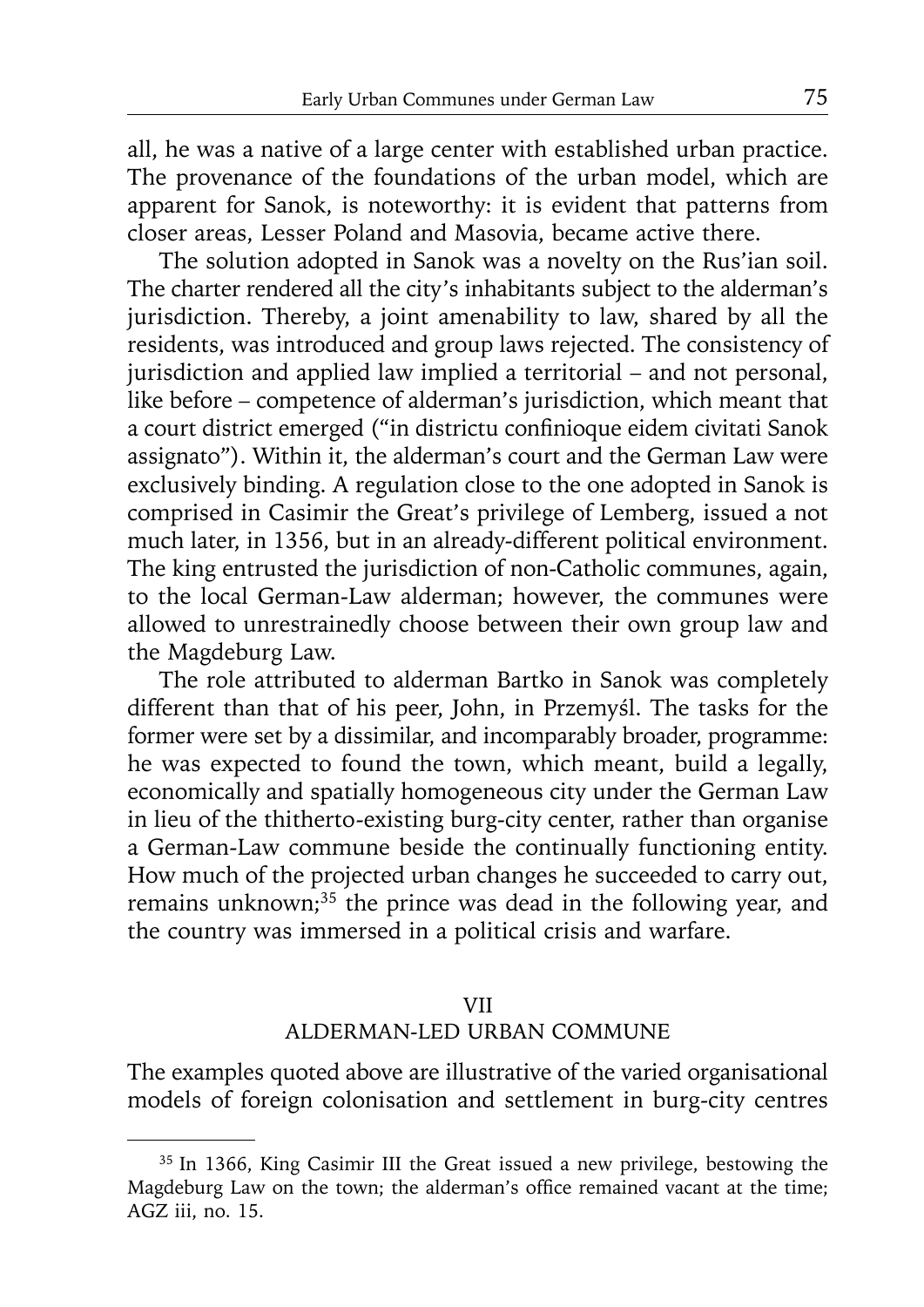of Rus'. Albeit scarce, they form a clear developmental sequence: (i) a colony of newcomers, having no institutional forms developed yet (as, possibly, in Chełm); (ii) a commune of foreign guests, led by the alderman (as in Przemyśl and Lemberg); (iii) a self-governed commune (as in Volodimer); (iv) a territorially separated city under the German Law (as in Sanok). This looks like a consistent evolutionary process whose stages correspond with the consecutive periods; namely, the emergence of alderman-led commune ought to be referred to the latter half of the thirteenth century; the communal system, to the first decades of the fourteenth century; the territorial city, to the final years of the Halyč-Volhynian Principality. While this certainly depicts an excessive build-up of experience and maturing of organisational solutions, it should not be interpreted as a linear process of change and transition occurring in time intervals that are suggested by fractional sources.

There is no reason to state that these quite-advanced forms, announced by the special case of Volodimer, let alone Sanok – perhaps not completely attained there before 1340 – extended to the other colonies set up under the German Law in urban centres of the princely Rus', especially for the earlier stage. The description of 'alderman-led city' – or, more strictly, 'urban commune administered by alderman' – can be kept for them.36 Such solutions were no novelty to the early practice of colony organisation: the examples include Stettin, Breslau, Danzig, or Cracow,  $37$  between the late twelfth and the thirteenth

<sup>36</sup> Andrzej Janeczek, 'Ile razy Przemyśl lokowano? Z zagadnień formowania gminy miejskiej na Rusi Halickiej w XIII–XIV wieku', in Tadeusz Wasilewski (ed.) *Inter Orientem et Occidentem. Studia z dziejów Europy Środkowowschodniej ofi arowane Profesorowi Janowi Tyszkiewiczowi w czterdziestolecie pracy naukowej* (Warszawa, 2002), 103–15; for a German version, see *id.*, 'Wie oft wurde Przemyśl gegründet? Zur Genese städtischer Gemeinden in der Haličer Rus' im 13.–14. Jahrhundert', in Eduard Mühle (ed.), *Rechtsstadtgründungen im mittelalterlichen Polen*, Städteforschung A/81 (Köln, 2011), 339–54.

<sup>37</sup> Zientara, 'Przemiany', 83; Marta Młynarska-Kaletynowa, *Wrocław w XII–XIII wieku. Przemiany społeczne i osadnicze* (Wrocław, 1986), 79; Sławomir Gawlas, 'Nova civitas in Okol. Fragment z dziejów Krakowa', in Stefan K. Kuczyński (ed.), *Społeczeństwo Polski średniowiecznej*, vi (Warszawa, 1994), 103; Jerzy Wyrozumski, 'Przedlokacyjna aglomeracja osadnicza Krakowa a gmina miejska na prawie niemieckim', in Maria Bogucka *et al*. (eds.), *Studia nad dziejami miast i mieszczaństwa w średniowieczu*, i (Toruń, 1996), 113; Jerzy Rajman, *Kraków – zespół osadniczy*, *proces lokacji*, *mieszczanie do roku 1333* (Kraków, 2004), 173 ff.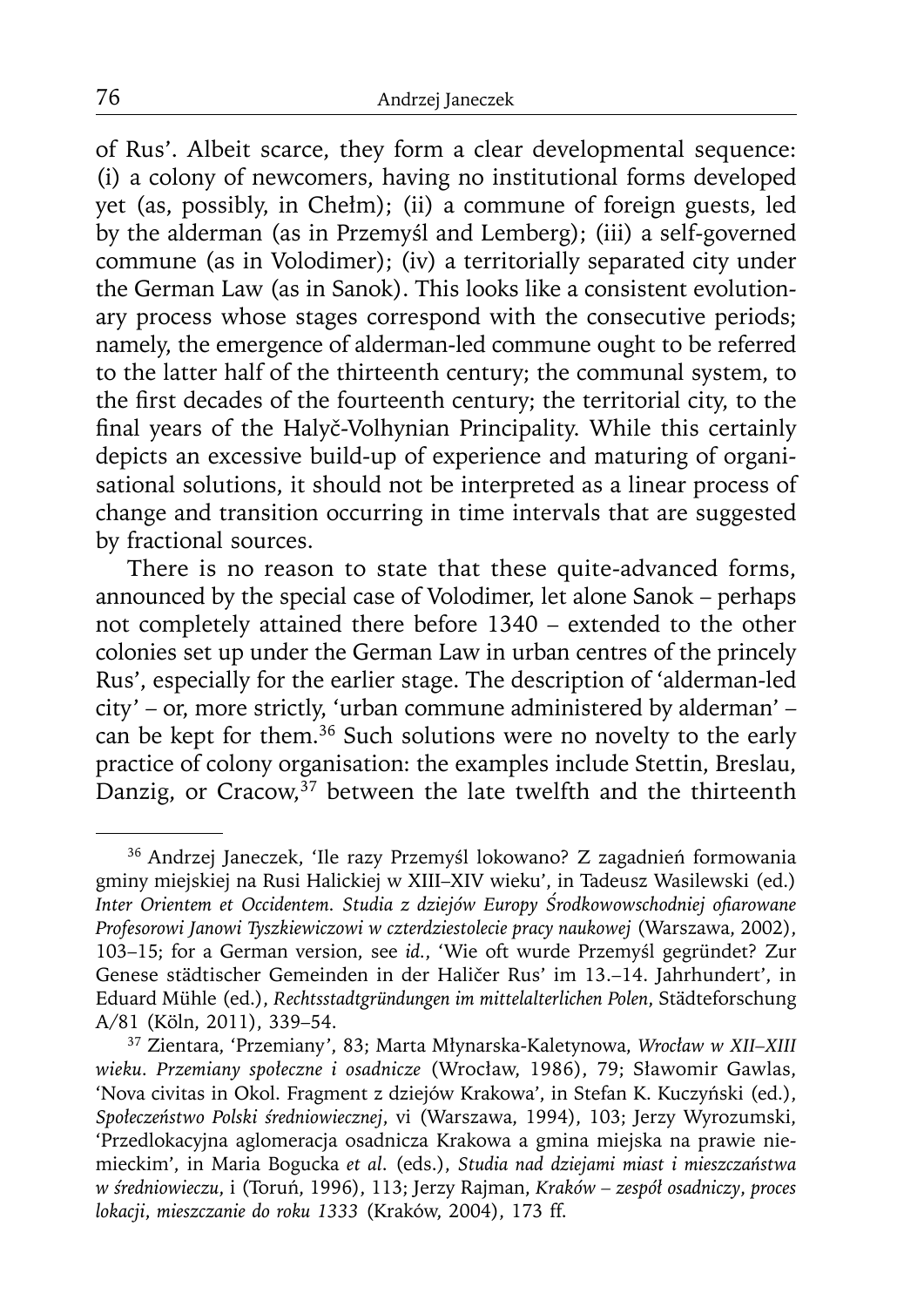centuries. In the later period, they were applied in the area of Masovia as well.38 The changes of numerous urban centres in the Grand Duchy of Lithuania came to a stop, in the fifteenth or sixteenth century, at the alderman-led city stage. The urbanisation process there occurred in two clearly different stages: the one of 'small' Magdeburg Law, with the alderman's office with jurisdictional prerogatives set up; and, the one of the 'big', or complete, urban law that established a privileged and self-governing city.39

The immediate consequent questions that arise should be left aside; these are: does the establishment of an aldermancy under the German law in a continuously functioning Rus'ian burg-city exhaust the definition of town's *locatio*? This can be legitimately doubted, in spite of the statements that precipitately and thoughtlessly identify the former with the latter. Did the spatial regulation follow the setting up of a commune? This question is difficult and calls for responsible consideration, rather than constructing some visions whose authors give vent to their own imagination. Did the legal and economic immunity of a group of guests imply a topographic segregation? How were the issues of religious cult dealt with? Did a 'merchants' church' (*ecclesia mercatorum*) of any sort emerge? What was the role of religious orders, notably the Blackfriars and the Franciscans that were active as missionaries in the territory of Rus' already in the 1230s. Also, the question about the extent of application of the German Law in old Rus'ian centres has to be, meanwhile, neglected; the same applies to the extent of alderman's rule, the relationships between the German commune and the other communes, autochthonous and alien, in multi-group urban conglomerations of Halyč-Volhynian Rus'. The answer that readily comes to mind is that the principle of legal personality that functioned in combination with the spatial, settlement-related (colonial) segregation.<sup>40</sup> Such solutions were applied

<sup>38</sup> Stanisław Russocki, 'Etapy lokacji miejskich na Mazowszu w XIV–XV wieku', *Przegląd Historyczny*, lv, 2 (1964), 189–97.

<sup>&</sup>lt;sup>39</sup> Juliusz Bardach, 'Miasta na prawie magdeburskim w Wielkim Księstwie Litewskim od schyłku XIV do połowy XVII stulecia', *Kwartalnik Historyczny*, lxxxvii, 1 (1980), 21–51, esp. 29 ff.

<sup>40</sup> Dietmar Willoweit, 'Zur Frage des Personalitätsprinzips im Sachsenspiegel und in schlesischen Lokationsurkunden des 13. Jahrhunderts', in *id.* and Winfried Schich (eds.), *Studien zur Geschichte des sächsisch-magdeburgische Rechts in Deutschland und Polen*, Rechtshistorische Reihe, x (Frankfurt a.M., 1980), 94–115.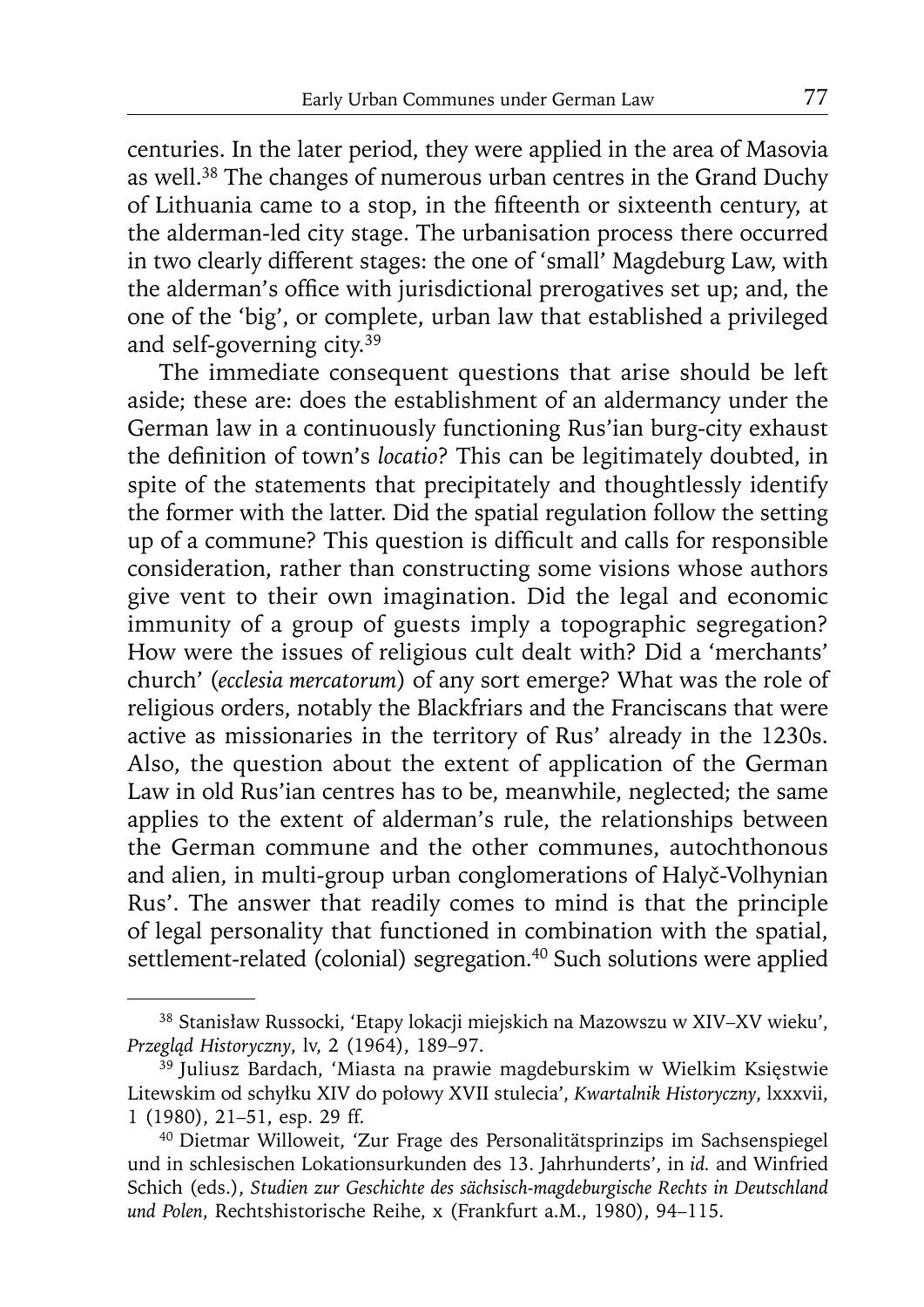in similar situations on the verge of foreign colonisation in Bohemia, Silesia, or Lesser Poland. The situation in Novgorod Velikij (Novgorod the Great) was formed in a similar way, and quite clearly so. $41$ 

#### VIII

# *MĚSTIČ*, AND SOME OTHER TERMS OF RELEVANCE

The social importance of the early organisations of the communes organised under the German Law in the territory of Rus' and their influence on the changes of Rus'ian towns are not easy to assess. They were probably considerable as it was right then, in the thirteenth century, the new, previously unknown, term *městič* ('burgher') appeared in the Old Rus'ian language.42 Thitherto, dwellers of Rus'ian towns had been described with use of words such as *gražane, gorożany, muži gradskii*, all derived from *grad* (from the Proto-Slavic *\*gordъ*, 'stronghold'). The thirteenth century saw the appearance among the speakers of a previously unknown word, coined based on the Old Slavonic *město*, now imbued with a new meaning. By then, it was basically identical with the Polish *miejsce* or the Latin *locus*; ever since, it signified 'urban settlement'. Thereby, a semantic parallel appeared, as observable in the German language (Middle High German, 'stat'  $>$  'Stadt'),<sup>43</sup> as well

43 Herbert Ludat, 'Die Bezeichnung für 'Stadt' im Slawischen', in Manfred Hellmann *et al*. (eds.), *Syntagma Friburgense. Historische Studien Hermann Aubin dargebracht zum 70. Geburtstag* (Lindau, 1956), 107–23; reprinted as *id.*, *Deutsch-slavische Frühzeit und modernes polnisches Geschichtsbewusstsein* (Köln, 1969), 82–96; *id.*, 'Zum Stadtbegriff im osteuropäischen Bereich', in Herbert Jankuhn (ed.), *Vor- und Frühformen* 

<sup>41</sup> Ferdinand Feldbrugge, *Law in Medieval Russia* (Leiden, 2009), 270 ff.

<sup>42</sup> The earliest appearance of the word *městič*, as recorded by Izmail I. Sreznevski, comes from the chronicle of Pereyaslavl Suzdalsky; cf. *id.*, *Materialy dlja slovarja drevne-russkogo jazyka*, ii, 1 (Sankt Peterburg, 1902), 244. The word namely appears in a fragment on the fulfilment of the prophecy of Theodosius of the Caves, which accompanies the narration on the unearthing and translation of his relics (1091). The story is known from, inter alia, the *Tale of Bygone Years* (*Povest' vremennych let*), and concerns the friendship bestowed by Theodosius, the then-Abbott of Kiev Monastery of the Caves, upon two lay persons from outside the monastery – Jan and Maria, a married couple; see Dmitrij S. Lichačev (ed.), *Povest' vremennych let*, i (Moskva, 1950), 139. In quoting the story, the Pereyaslavl Suzdalsky *letopis*, names Jan a *městič*: "Edinoju bo emou ljubjašče nekoe městiča, imenem Jana, ženež ego imja Mr̃ija"; cf. Michail A. Obolenskij (ed.), *Lětopisec Perejaslavlja suzdal'skogo* (Moskva, 1851), 50. Describing the events of the years 1138–1214, the chronicle was written in 1216-19 (but is known from a later, fifteenth-century manuscript).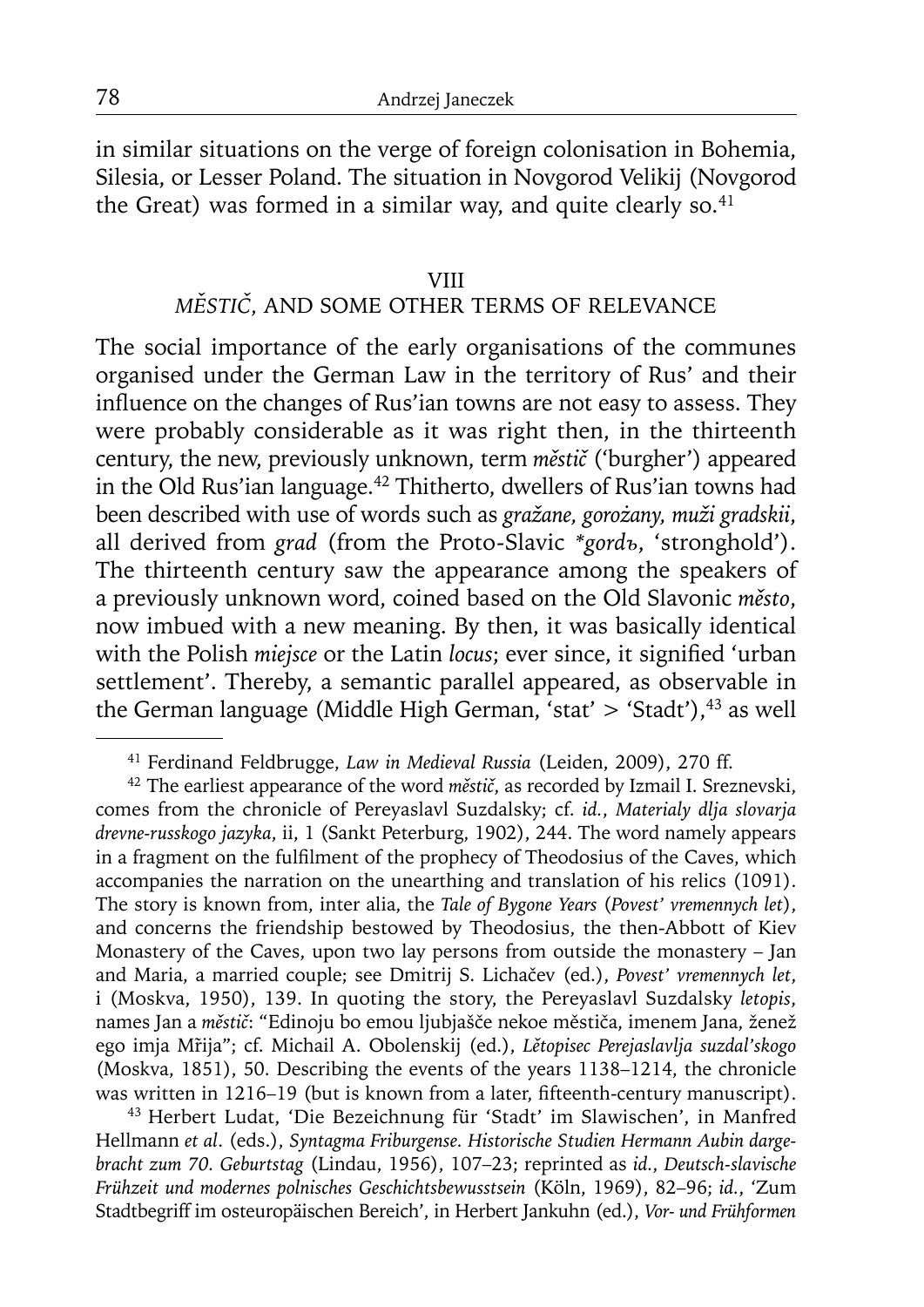as in other languages, notably West Slavic and, partly, South Slavic; Old Rus'ian was apparently part of the trend. Thus, *městič* referred to a resident of a city with privileged commune, basically a large one; a *civis*. The Halyč-Volhynian Chronicle uses the names of *město*, *městič* in reference to the Silesian town of Środa ("the German town named Środa") as well as to the city of Cracow and its inhabitants – as opposed to Cracow the burg-city (stronghold) and its crew;<sup>44</sup> the situation in Rus' – Volodimer, to be specific – is reflected in a mention related to the year 1288, reading "mĕstičĕ, rous' i nĕmci", meaning "burghers, Rus'ians, and Germans".45 More such records in the Rus'ian language come from the early Polish period, yet they doubtlessly draw upon the lexical resource developed when Rus' was ruled by the princes.

The linguistic process consisting in a so regular semantic shift of the word *město* and its derivative *městič* refl ects the social processes related to the colonisation and urbanisation brought about under the German law.46 Given the context, the western Rus'ian lands pose an interesting research problem. The fact that the need for naming a new quality produced a description corresponding with that used in the Western Slavdom is not striking, as identical organisational models entail and spread their technical terms. What is astonishing about it is that the need appeared in Rus' at the same time as it did in Bohemia or Poland, $47$  the territories onto which colonisation

46 Władysław Kuraszkiewicz, 'Miasto', in *Słownik starożytności słowiańskich*, iii (Wrocław, 1967), 211; Ludat, 'Bezeichnung', 107 ff.; *id.*, 'Zum Stadtbegriff', 77 ff.; Sławomir Gawlas, *O kształt zjednoczonego Królestwa. Niemieckie władztwo terytorialne a geneza społeczno-ustrojowej odrębności Polski* (Warszawa, 1996), 37, 144.

*der europäischer Stadt im Mittelalter*, i (Göttingen, 1973), 77–91; reprinted as *id.*, *Slaven und Deutsche im Mittelalter* (Köln, 1982), 226–41; Ernst E. Metzner, ''burc' und 'stat' als Stadtnamenwörter im östlichen und östlichsten Ostmitteldeutschen des 13.–15. Jahrhunderts', *Zeitschrift für Ostforschung*, xxvi, 2(1977), 193–244.

<sup>44</sup>*Mĕsto nĕmeckoe imenem' Sreda*: KHW 226; *mĕsto*, *mĕstiči* – *gorod*, *gorożany* in a description of the 1289 siege of Cracow: KHW 623–4. The mentions are listed in Aleksander Baran, 'Pojawienie się terminu "miasto" w językach polskim i ruskim w XIII wieku (na materiale "Kroniki halicko-wołyńskiej)', *Limes. Studia i Materiały z Dziejów Europy Środkowo-Wschodniej*, v (2012), 7–12.

<sup>45</sup> KHW, 564–5.

<sup>47</sup> Thus, it is not true that the Ukrainian word *misto* is "probably a later borrowing from Polish", as in Tadeusz Lalik, 'Stare Miasto w Łęczycy. Przemiany w okresie poprzedzającym lokację – schyłek XII i początek XIII w.', *Kwartalnik Historii Kultury Materialnej*, iv, 4 (1956), 631–78; here, 640. This opinion was shared by H. Ludat, 'Zum Stadtbegriff', 80 (229).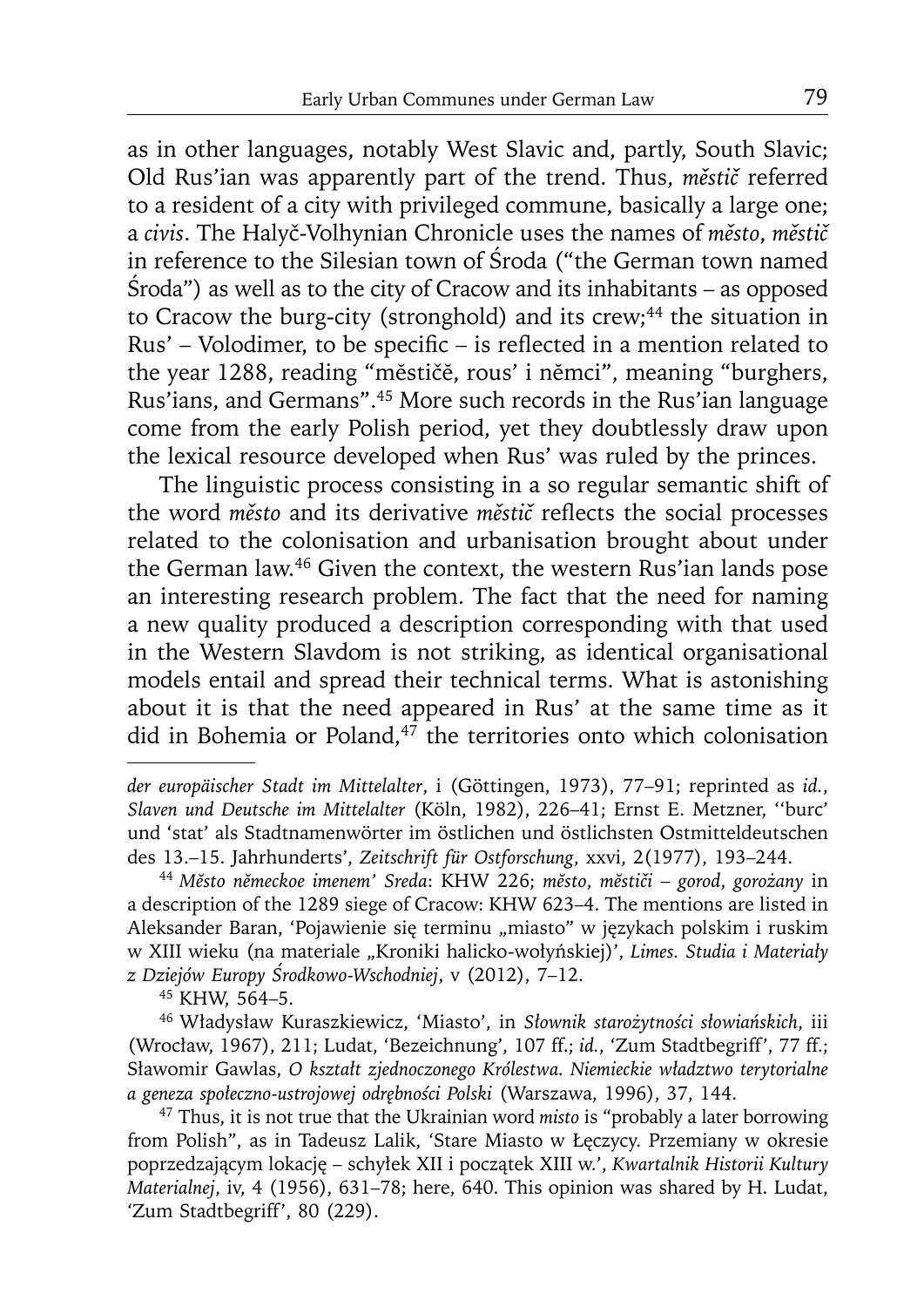processes had spread much earlier on, without an expected delay. Such a conclusion is based on the present research, which otherwise needs to be developed. The Czech *město* ('town') is believed to have appeared in second half of the thirteenth century, and is first attested in writing in the early fourteenth century.48 The Polish words *mieśćce*  ('town') and *mieścic* ('burgher'; very close to the Old Rus'ian *mestič*) spread from the beginning of the fourteenth century.<sup>49</sup> The use of these words in the Halyč-Volhynian Chronicle, written down in the latter half of the thirteenth century, testifies to an extremely vivid linguistic response to the freshly introduced political systemic novelties long before a thorough reconstruction of the society and economy that took place in Rus' in the aftermath of Polish expansion from the middle of the fourteenth century.

#### IX

# THE FALL OF THE PRINCIPALITY (1340), POLISH RULE AND NEW URBANISATION

What course would have been taken by the further evolution of the early urban movement in the main burg-city centres and trade emporia of Rus', is not known. In 1340, the Halyč-Volhynian Principality collapsed and its territory was conquered by Poland and Lithuania. The interesting development of occidental forms beyond the limes of the West, in the zone of a different urban model, was thus broken. The pattern of transition observed there repeated the general trend in the chartering processes occurring in East-Central Europe: from an autonomous urban colony composed of arrivals from the West and forming into a German-law commune led by the alderman (vogt) up to emergence of a territorially organised town and its self-government institutions.

The further change took a completely different path. After the mid-fourteenth century, in the 'age of Polish rule', the Crown Rus' saw a wave of town foundations: established were not only capital

<sup>48</sup> František Hoffman, *České město ve středověku* (Praha, 1992), 38.

<sup>49</sup> Aleksander Brückner, *Słownik etymologiczny języka polskiego* (Kraków, 1927), *s.v*.: 'miasto'; Kuraszkiewicz, 'Miasto'; *Słownik staropolski*, iv (Wrocław, 1963–1965), *s.v*.: 'miasto', 'mieszczanin', 'mieścic'. In toponymy, traces are attested since the mid- -fourteenth century; cf. Lalik, 'Stare Miasto', 644 ff.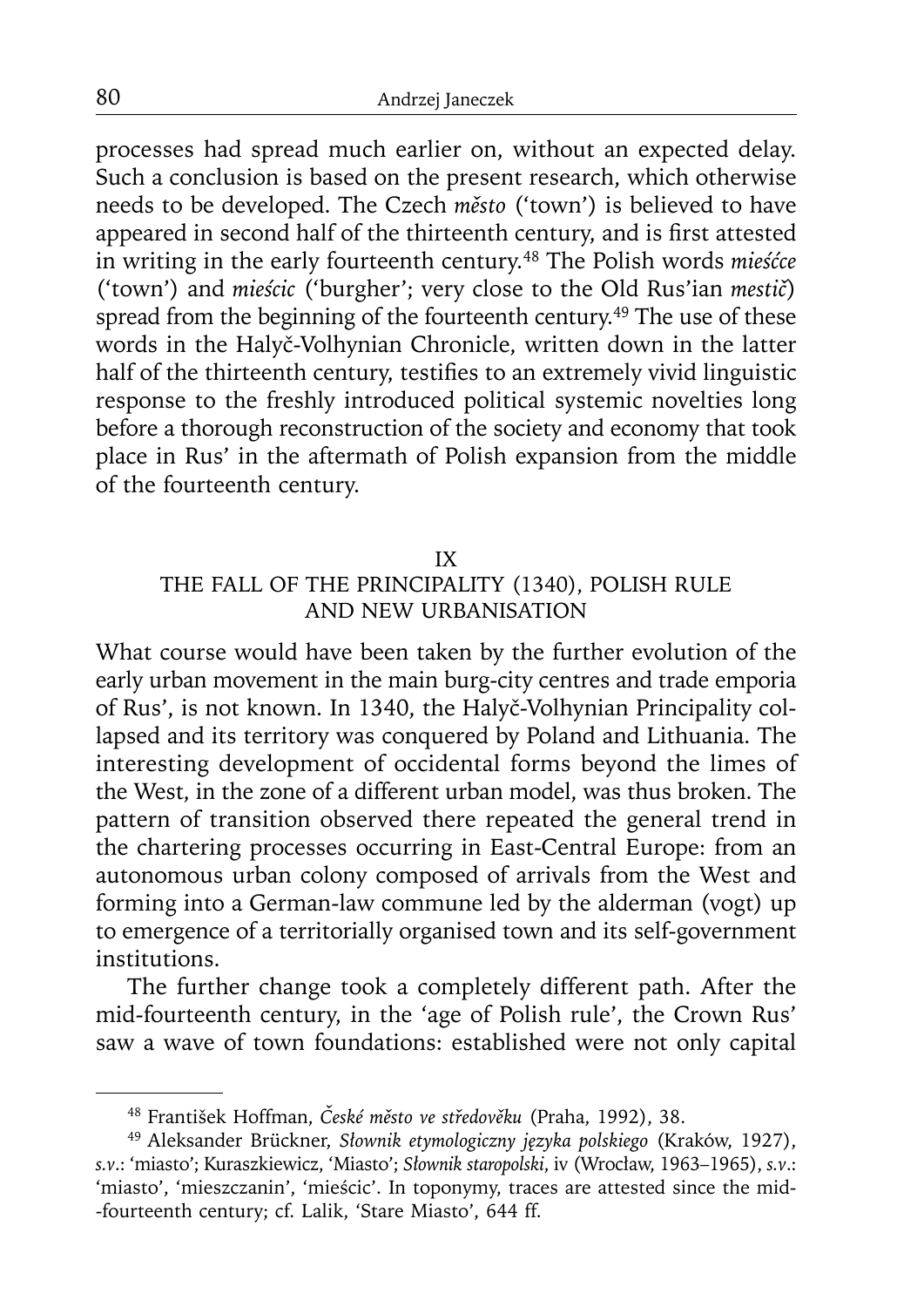cities but also hubs of secondary importance; the wave expanded to villages, or even empty locations. This marked not only a quantitative but, definitely, a qualitative change. These new establishments or incorporations were founded upon a different programme – one that envisioned a transformation of the conquered country through a systemic (political, constitutional) reform, colonisation, urbanisation, the building of territorial dominions and formation of landed estates, which cities positioned at their centres, constructed also in view of reinforcing the defence capacity of Rus'. These urban hubs came out of modernisation of the incorporated province and adaptation of its economic and social structures to those already developed in the Crown – rather than having resulted from the favouring of large trade and the princely strategy of protectionism focused on groups of comers from the West, with the need to offer them an autonomous status in a Rus'ian burg-city-modelled town, as had formerly been the case. This former line of pro-urban and pro-commercial policies practiced under the rule of the princes had its last manifestation in a *gramota* of a mighty boyar Dymitr Detko, dated around 1341–2. He took over the power in the Halyč Principality after Boleslaus-Jurij Trojdenovič, who was poisoned to death, and temporarily wielded it, with permission of Poland and Hungary, as a *provisor seu capitaneus terre Russie*. During this temporary calm-down of the havoc, he addressed to the councillors, merchants, and the entire commune of Toruń a document notifying that peace had been made, guaranteeing security and encouraging to renew commercial activity. Those who would be willing to settled down in Lemberg were offered free hereditament, an annual tax fixed at the previous amount, some (not quite clearly defined) freedoms, and compensation for damages ("qui vero ad commansionem ibidem venire proposuerint, hereditatem liberam concedimus et donamus, prout pristini exactionem nobis annuatam necnon alia iura solum sint tribuentes").<sup>50</sup> From the formal perspective, this was clearly not a privilege chartering a group of Western arrivals in the then-deserted Lemberg; still, the offer spoke of the basic freedoms characteristic of a German-law commune: *hereditas libera, exactio annuata, iura*. A dozen years later, in 1356, the actual *locatio* was carried out by King Casimir the Great, in a new manner – chartering and thus establishing the city of Lemberg, rather than a commune of foreign merchants in

<sup>50</sup> HUB, ii, no. 690.